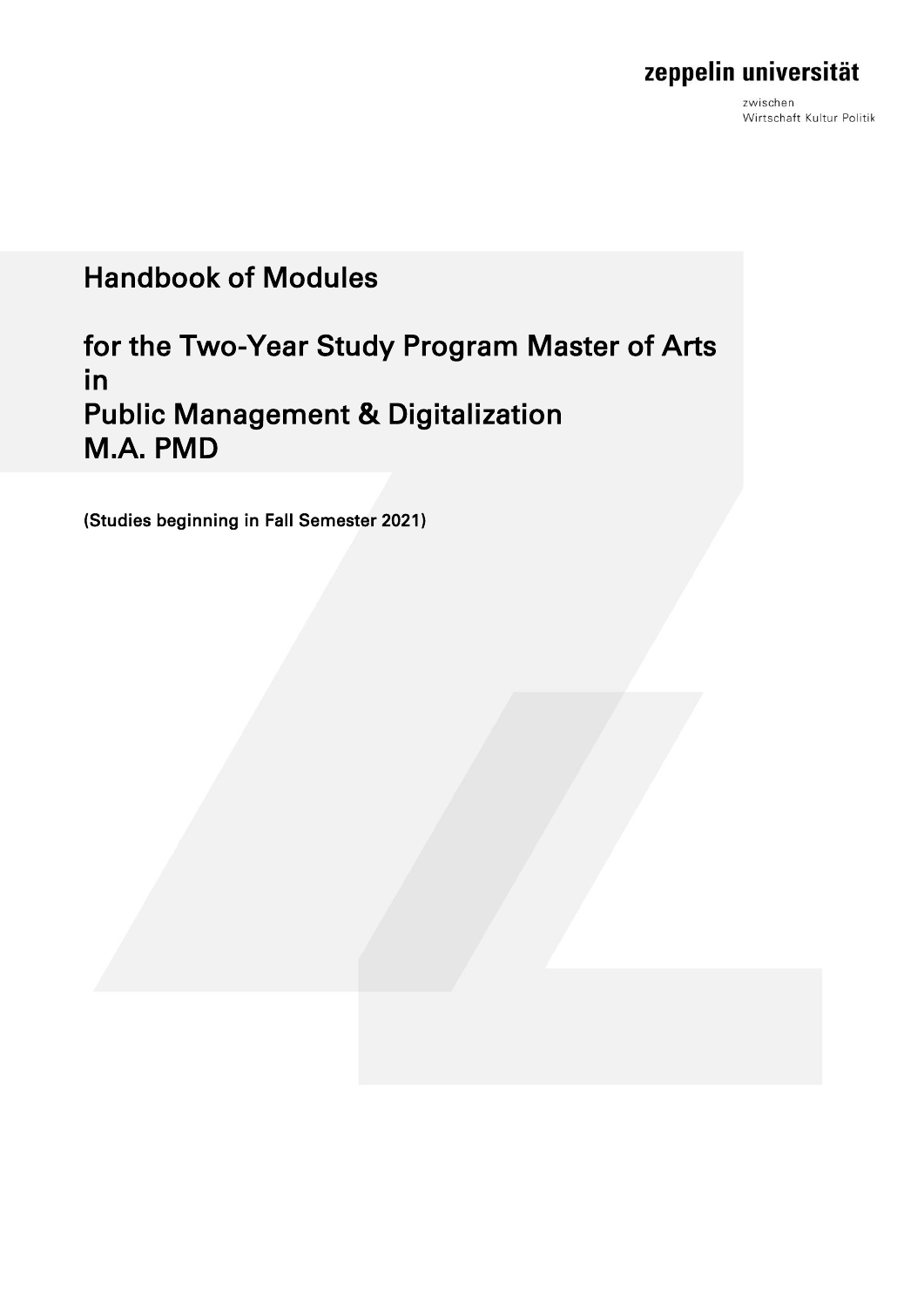

**2020 | Zeppelin Universität gemeinnützige GmbH**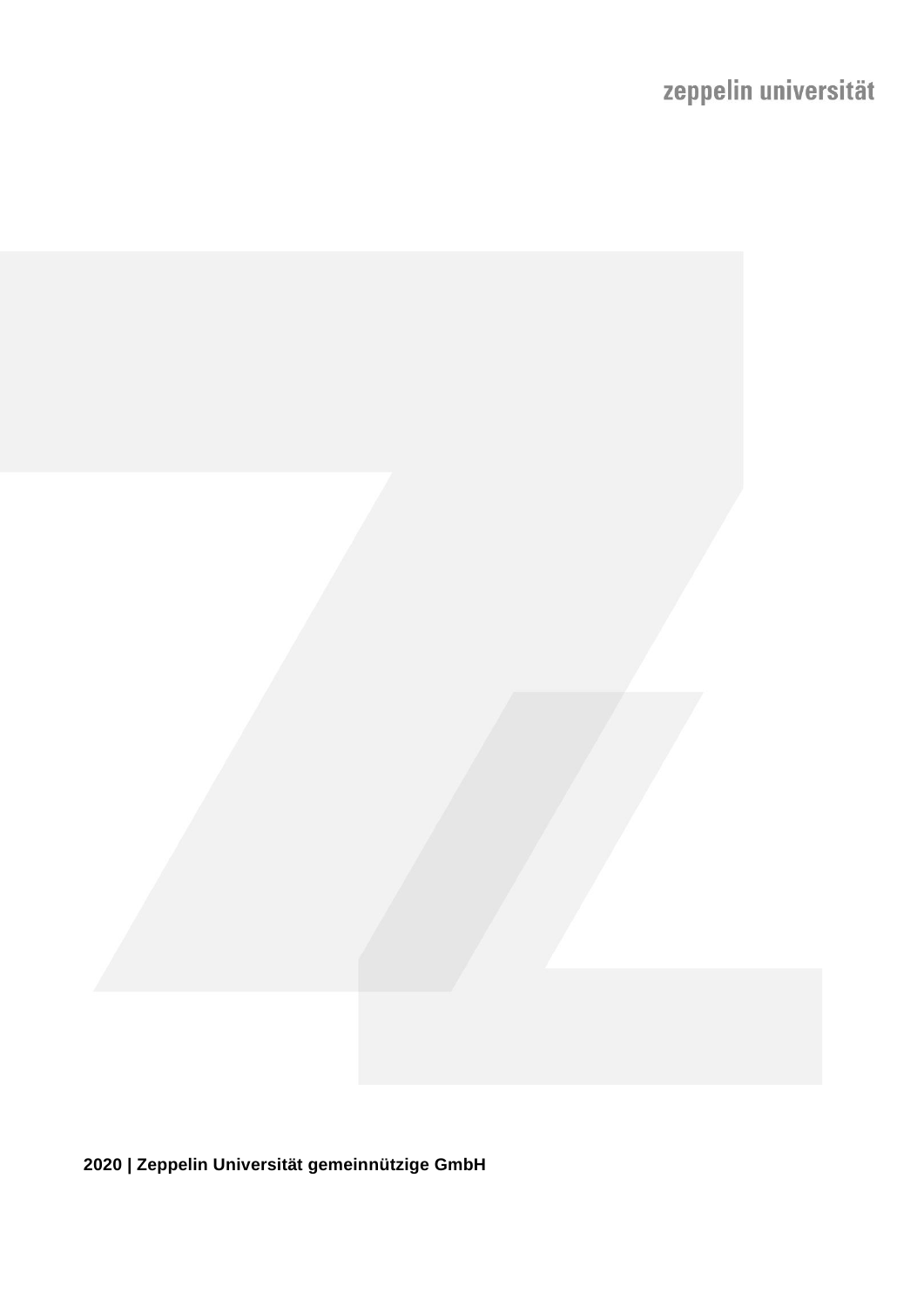# **Teble of Contents**

|                                                                                                                                            | 4              |
|--------------------------------------------------------------------------------------------------------------------------------------------|----------------|
|                                                                                                                                            | 4              |
|                                                                                                                                            | 5              |
| Module 233041-6   Public Management & Digital Transformation____________________                                                           | $-5$           |
|                                                                                                                                            | 6              |
| Module 243121-6   Digitalization in the Public Sector __________________________                                                           | $\overline{7}$ |
|                                                                                                                                            | 8              |
|                                                                                                                                            | 9              |
| FROM THE CORE AREA OF THE PROGRAM PUBLIC MANAGEMENT & DIGITALIZATION 9                                                                     |                |
| Module 243072-6   Governance & Controlling of Public Sector Organizations ____________                                                     | $_{9}$         |
| Module 243165-6   Selected Topics: Politics International Relations & Global Politics_______11                                             |                |
| Module 243122-6   Administrative Informatics & Artificial Intelligence ___________________12                                               |                |
| Module 243145-6   Selected Topics: Public Management & Digitalization _________________13                                                  |                |
| Module 243111-6   Comparative Public Policy Analysis ____________________________14                                                        |                |
|                                                                                                                                            |                |
|                                                                                                                                            |                |
|                                                                                                                                            |                |
| Module 242142-0   Mobility Innovations & Digitalization ___________________________________18                                              |                |
| OTHER ELECTIVE MODULES AND AN INTERNATIONAL SERVICES AND A STRUCK AND A STRUCK AND A STRUCK AND A STRUCK AND A                             |                |
|                                                                                                                                            |                |
|                                                                                                                                            | 20             |
|                                                                                                                                            | 21             |
|                                                                                                                                            | 22             |
|                                                                                                                                            |                |
|                                                                                                                                            |                |
|                                                                                                                                            |                |
|                                                                                                                                            |                |
|                                                                                                                                            |                |
| Module 243114-6   Applied Data Analysis                                                                                                    | 28             |
|                                                                                                                                            | 29             |
|                                                                                                                                            | 29             |
|                                                                                                                                            | 30             |
| <b>MASTERPHASE</b><br><u> 2000 - 2000 - 2000 - 2000 - 2000 - 2000 - 2000 - 2000 - 2000 - 2000 - 2000 - 2000 - 2000 - 2000 - 2000 - 200</u> | 31             |
|                                                                                                                                            | 31             |
| ZU plus                                                                                                                                    | 32             |
| Module 11001   Workshop   Fundamentals of Entrepreneurship _____________________                                                           | 32             |
| Module 11001   Workshop   Creativity & Performance ___________________________________33                                                   |                |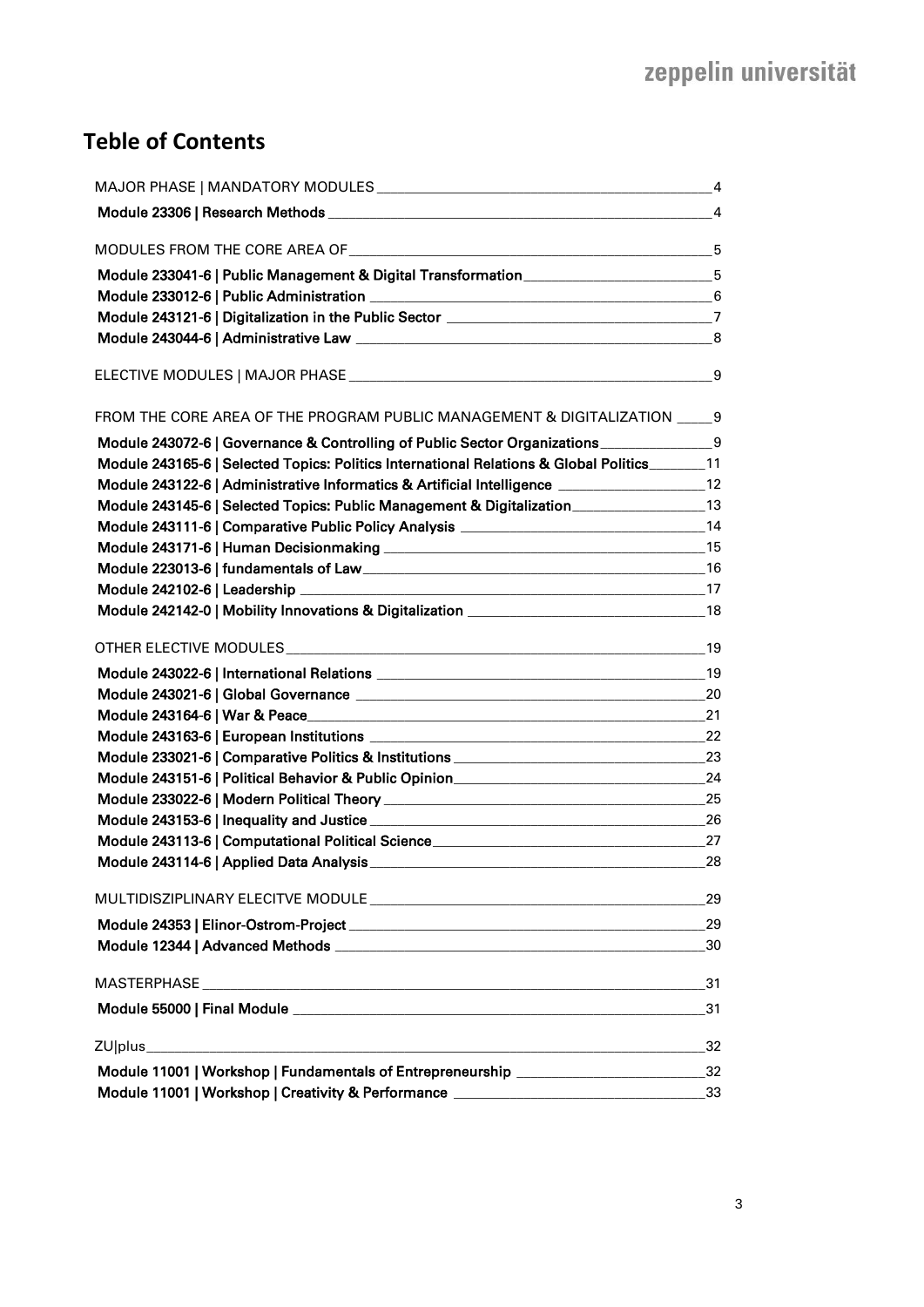# <span id="page-3-0"></span>MAJOR PHASE | MANDATORY MODULES

<span id="page-3-1"></span>

|                                  | Module 23306   Research Methods |                                           |                                 |                                               |  |
|----------------------------------|---------------------------------|-------------------------------------------|---------------------------------|-----------------------------------------------|--|
| МA                               | Semester 1-2                    | 6 h/week                                  | 12 ECTS                         | Contact Time / Self Study (in hrs):<br>72/178 |  |
| <b>Teaching Methods</b>          |                                 | Seminar                                   |                                 |                                               |  |
| <b>Event Type</b>                |                                 |                                           | Obligatory ⊠<br>Elective $\Box$ |                                               |  |
| Period                           |                                 | 2 Semester                                |                                 |                                               |  |
| Rotation                         |                                 | yearly $\Box$<br>per semester $\boxtimes$ |                                 |                                               |  |
| Examinations                     |                                 |                                           |                                 |                                               |  |
| Scope and Length of Examinations |                                 |                                           |                                 |                                               |  |
| Module Responsibility with       |                                 | <b>Prof Dr Martin Elff</b>                |                                 |                                               |  |
| Prerequisites                    |                                 | None                                      |                                 |                                               |  |
| Use of Module                    |                                 | <b>Mandatory Module MA IRGP</b>           |                                 |                                               |  |

## **Contents**

The aim of the module is to expand existing basic skills in empirical methods. To do this, on the one hand the scientific theoretical basics of empirical research are discussed, with a special focus on epistemological problems as they can be found in different research approaches and different schools of thought, such as the so-called "quantitative" and "qualitative" research. Throughout the whole sub-module, an integrative viewpoint is adopted, i.e. the point of view that successful research in social sciences requires knowledge and understanding that relate to both research traditions.

## Qualification Objectives

The students get to know the prevailing approaches in the theory of science and in research design, can evaluate them regarding specific research questions, and apply them in their own research. The students understand the different methodological approaches of social research and can apply them to their own research questions.

- Agresti, Alan, and Barabara Finlay. 2009. Statistical Methods for the Social Sciences. 4th Edition. Upper Saddle River, NJ: Pearson Prentice Hall.
- Box-Steffensmeier, Janet M., Henry E. Brady, and David Collier. 2008. The Oxford Handbook of Political Methodology. Oxford: Oxford University Press.
- Chalmers, Allan F. 2013. What is this Thing Called Science? 4th ed. Maidenhead: Open University Press & McGraw-Hill.

| Courses in the Module                   | ECTS | h/week |
|-----------------------------------------|------|--------|
| C 233061   Research Design & Methods I  |      |        |
| C 233062   Research Design & Methods II |      |        |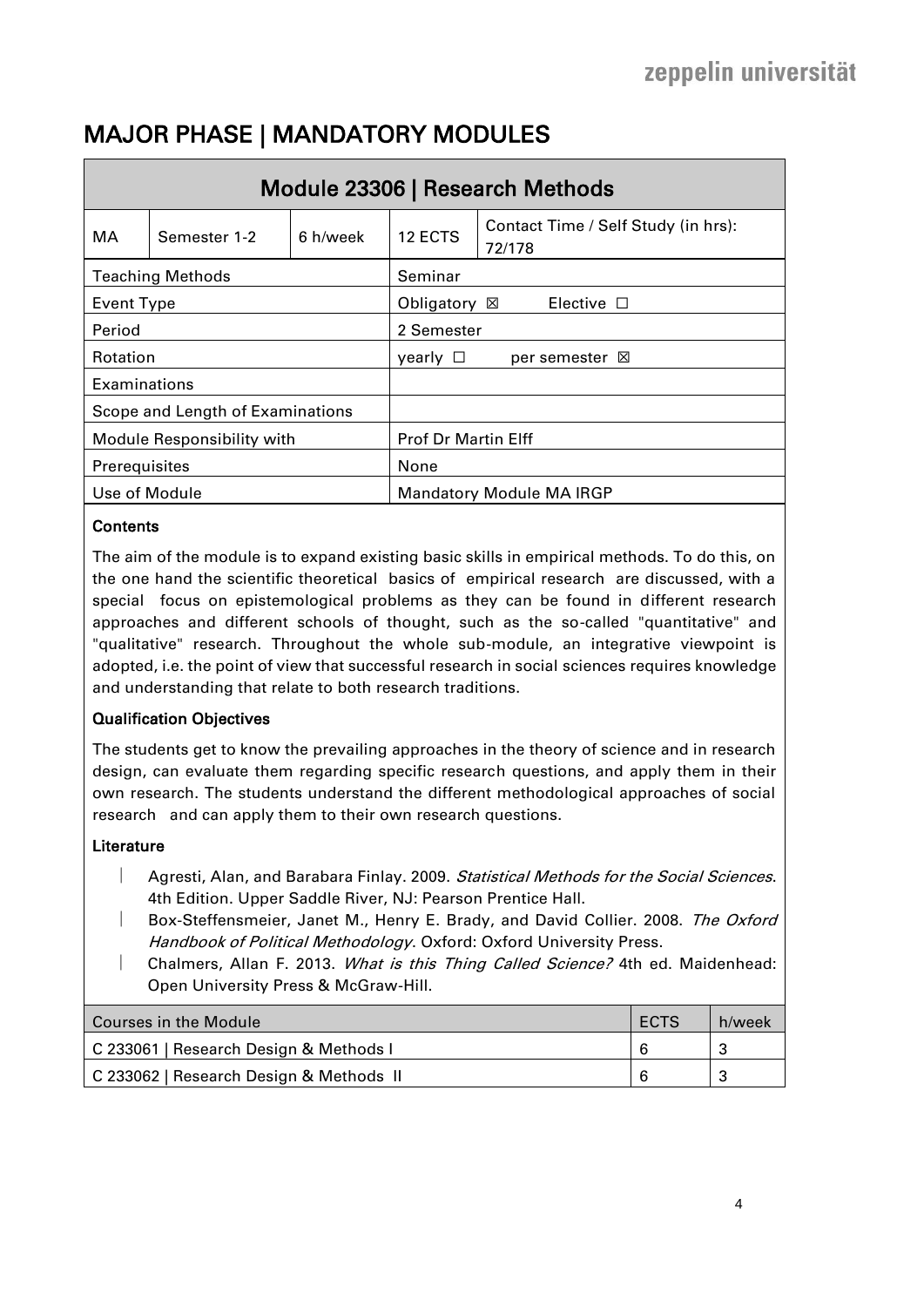# <span id="page-4-1"></span><span id="page-4-0"></span>MODULES FROM THE CORE AREA OF PUBLIC MANAGEMENT & DIGITALIZATION

# Module 233041-6 | Public Management & Digital **Transformation**

| МA                               | Semester 1/3            | 3 h/week                                        | 6 ECTS            | Contact Time / Self Study (in hrs):<br>27/123 |  |
|----------------------------------|-------------------------|-------------------------------------------------|-------------------|-----------------------------------------------|--|
|                                  | <b>Teaching Methods</b> |                                                 | Seminar           |                                               |  |
| Event Type                       |                         |                                                 | Obligatory $\Box$ | Elective $\boxtimes$                          |  |
| Period                           |                         |                                                 | 1 Semester        |                                               |  |
| Rotation                         |                         | $\vee$ early $\boxtimes$<br>per semester $\Box$ |                   |                                               |  |
| Examinations                     |                         | Exam or Paper                                   |                   |                                               |  |
| Scope and Length of Examinations |                         |                                                 |                   |                                               |  |
| Module Responsibility with       |                         | Chair of Public Management & Public Policy      |                   |                                               |  |
| Prerequisites                    |                         |                                                 |                   |                                               |  |
| Use of Module                    |                         | Track   Public Management & Digitalization      |                   |                                               |  |
|                                  |                         |                                                 |                   |                                               |  |

### **Content**

This module deals with different current challenges in the field of "Public Management & Digitisation". It deals with the overarching question of how public task performance can be made effective and efficient under conditions of scarcity, taking into account rationalisation conflicts between economic, political and legal rationalities. In particular, the guiding concept of evidence-based management and policy-making will be discussed and applied.

## Qualification Objectives

The students can,

- classify and discuss basic theories, concepts and literature of the specific topics and policy areas
- understand and evaluate concrete problems of the subject areas and present them in an understandable way through literature research, discourse and analysis
- understand, analyse and apply theoretical concepts and theories dealing with specific challenges to concrete examples
- have developed key qualifications such as presentation skills, project/time management, teamwork skills, etc.

- Ferlie, E./Lynn, L./Pollit, C. (2007): The Oxford Handbook of Public Management, Oxford.
- Pollitt, C./Bouckaert, G. (2011): Public Management Reform: A Comparative Analysis, 3. Auflage, Oxford

| Courses in the Module                                  | ECTS | h/week |
|--------------------------------------------------------|------|--------|
| C Selected Topics: Public Management & Digitalisierung |      |        |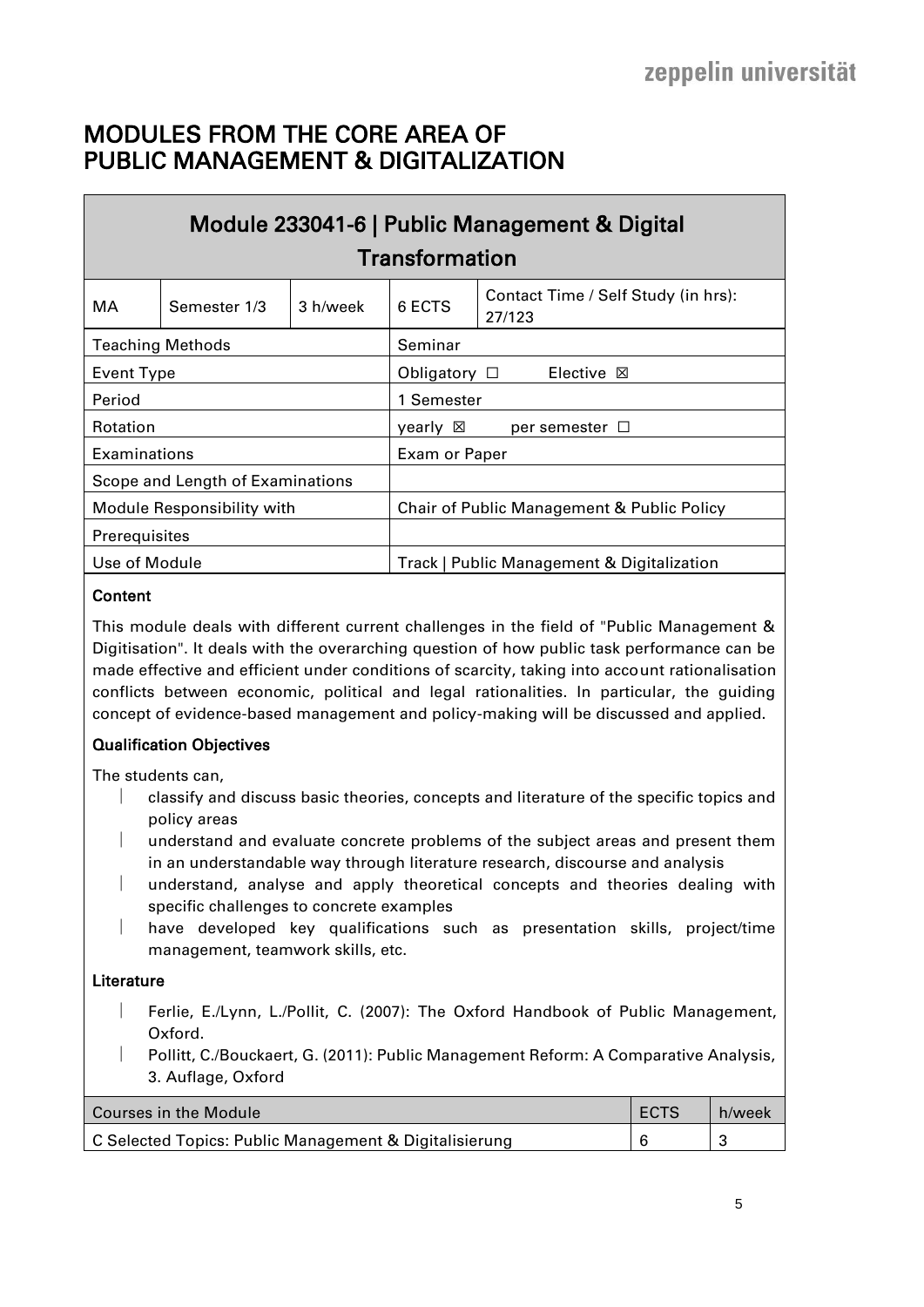<span id="page-5-0"></span>

| Module 233012-6   Public Administration |            |                                            |                      |                                               |
|-----------------------------------------|------------|--------------------------------------------|----------------------|-----------------------------------------------|
| МA                                      | Semester 1 | 3 h/week                                   | 6 ECTS               | Contact Time / Self Study (in hrs):<br>27/123 |
| <b>Teaching Methods</b>                 |            | Seminar                                    |                      |                                               |
| Event Type                              |            | Obligatory $\Box$                          | Elective $\boxtimes$ |                                               |
| Period                                  |            | 1 Semester                                 |                      |                                               |
| <b>Rotation</b>                         |            | yearly $\boxtimes$<br>per semester $\Box$  |                      |                                               |
| Examinations                            |            | Exam                                       |                      |                                               |
| Scope and Length of Examinations        |            |                                            |                      |                                               |
| Module Responsibility with              |            | Chair of Public Management & Public Policy |                      |                                               |
| Prerequisites                           |            |                                            |                      |                                               |
| Use of Module                           |            |                                            |                      |                                               |
|                                         |            |                                            |                      |                                               |

The module offers a theoretically and empirically sound introduction to public administration as a citizen/location factor and its role in the political process. Theories, concepts and instruments for the analysis and design of differentiated institutional arrangements for the performance of public tasks with administrations and public enterprises are taught and discussed. In addition to fundamental questions, current developments in science and practice are dealt with, such as employer attractiveness, digital transformation, intersectoral cooperation, citizen participation and corruption prevention.

#### Qualification Objectives

The students

- can explain the functioning of public administration in its social interdependence and explain its role in the political process,
- can present the theoretical foundations of the administrative sciences and use the theories to analyse problems,
- acquire the ability to recognise the interconnections between politics and administration and outline possible reform approaches,
- can present and discuss different administrative models in an international comparison,
- are able to point out perspectives for the modernisation of the State/ administration.

- Bogumil, J./Jann, W. (2009): Verwaltung und Verwaltungswissenschaften in Deutschland - Einführung in die Verwaltungswissenschaft, 2. Auflage, Wiesbaden, VS Verlag.
- Veit, S./Reichard, C., Wewer, G. (2019): Handbuch zur Verwaltungsreform, 5. Auflage, Wiesbaden, VS Verlag.
- Kuhlmann, S./Wollmann, H. (2014): Introduction to Comparative Public Administration. Cheltenham, Edward Elgar.

| Courses in the Module   | ECTS | h/week |
|-------------------------|------|--------|
| C Public Administration |      |        |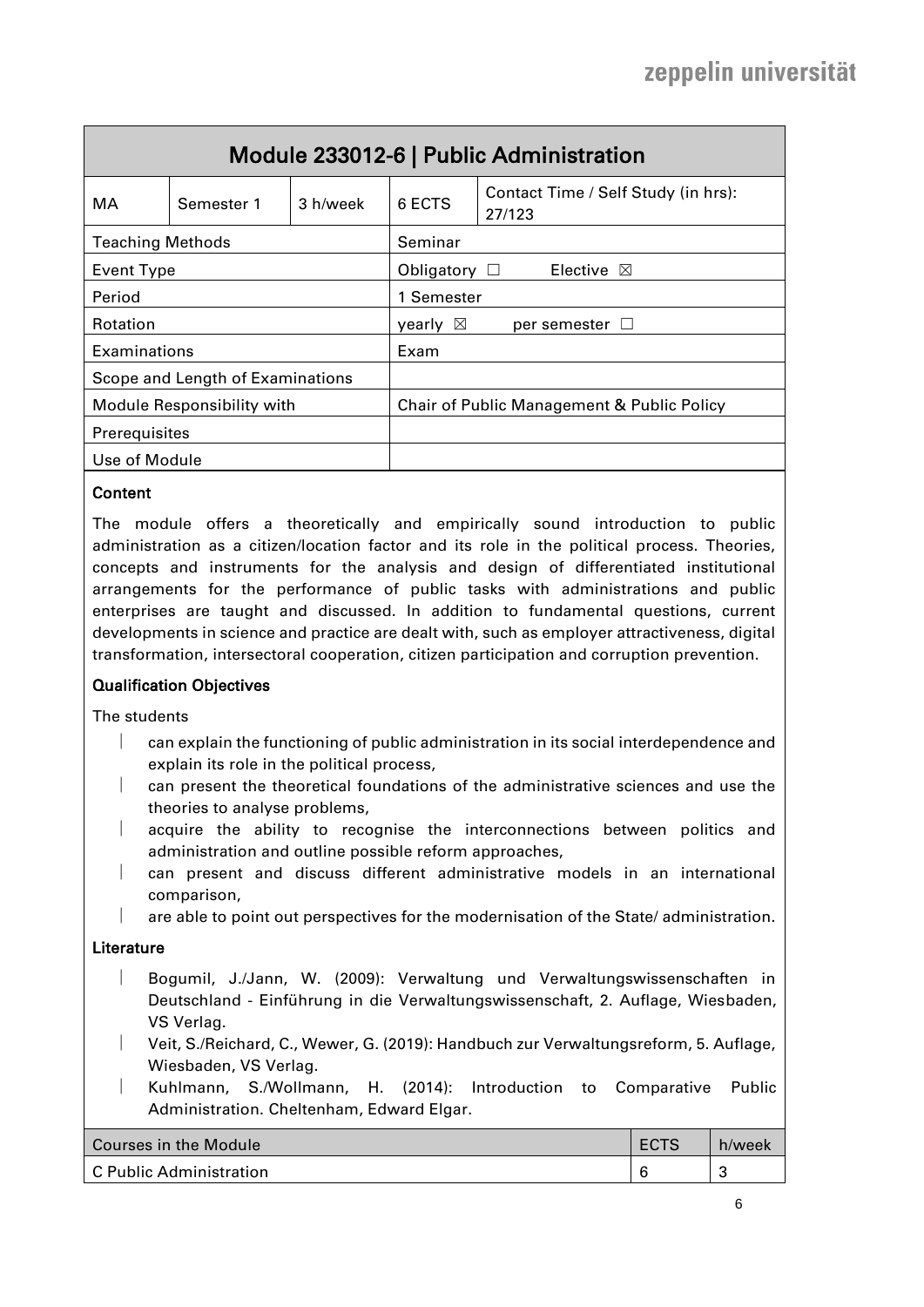<span id="page-6-0"></span>

| Module 243121-6   Digitalization in the Public Sector |                            |                                                                                                           |                                               |                                               |  |
|-------------------------------------------------------|----------------------------|-----------------------------------------------------------------------------------------------------------|-----------------------------------------------|-----------------------------------------------|--|
| МA                                                    | Semester 2/4               | 3 h/week                                                                                                  | 6 ECTS                                        | Contact Time / Self Study (in hrs):<br>27/123 |  |
|                                                       | <b>Teaching Methods</b>    |                                                                                                           | Seminar                                       |                                               |  |
| Event Type                                            |                            |                                                                                                           | Obligatory $\Box$                             | Elective $\boxtimes$                          |  |
| Period                                                |                            |                                                                                                           | 1 Semester                                    |                                               |  |
| <b>Rotation</b>                                       |                            | yearly ⊠<br>per semester $\Box$                                                                           |                                               |                                               |  |
| Examinations                                          |                            | Paper with Presentation, Discussion                                                                       |                                               |                                               |  |
| Scope and Length of Examinations                      |                            | Presentation of 30min & Paper of 15 pages                                                                 |                                               |                                               |  |
|                                                       | Module Responsibility with |                                                                                                           | Chair of Public Sector & Business Informatics |                                               |  |
| Prerequisites                                         |                            | Basic knowledge of Public Administration,<br>preferably: basic knowledge of Administrative<br>Informatics |                                               |                                               |  |
| Use of Module                                         |                            |                                                                                                           | Track   Public Management & Digitalization    |                                               |  |

The module aims to refresh the basic knowledge of public administration and public sector informatics, deepen existing knowledge and strengthen the understanding of current technologies in the public sector.

#### Qualification Objectives

The course introduces aspects of digitalisation in the public sector and deepens them through seminar papers. The application-oriented use of modern information and communication technologies in the public sector will be the focus: Electronic Government, Open Government, Smart Government and Realtime Government.

The students will gain insights into current concepts, models and tools in public sector informatics and politics informatics, analyse the relevant actors, learn about possible applications in government and administration, in public authorities and public enterprises, and get used in familiarizing oneself with technologies not known yet.

- Jörn von Lucke (Hrsg.): Entdeckung, Erkundung und Entwicklung 2.0: Open Government, Open Government Data und Open Budget 2.0, Schriftenreihe des TICC, Band 1, epubli GmbH, Berlin 2012.
- Roland Heuermann, Matthias Tomenendal und Christian Bressem (Hrsg.): Digitalisierung in Bund, Ländern und Gemeinden - IT-Organisation, Management und Empfehlungen, Springer Gabler, Wiesbaden 2018. Online: [https://link.springer.com/content/pdf/10.1007%2F978-3-662-54098-5.pdf.](https://link.springer.com/content/pdf/10.1007%2F978-3-662-54098-5.pdf)
- Seckelmann, Margrit (Hrsg.): Digitalisierte Verwaltung Vernetztes E-Government, 2., völlig neu bearbeitete Auflage, ESV Verlag, Berlin 2019.

| <b>Courses in the Module</b>          | ECTS | h/week |
|---------------------------------------|------|--------|
| C Digitalization in the Public Sector |      |        |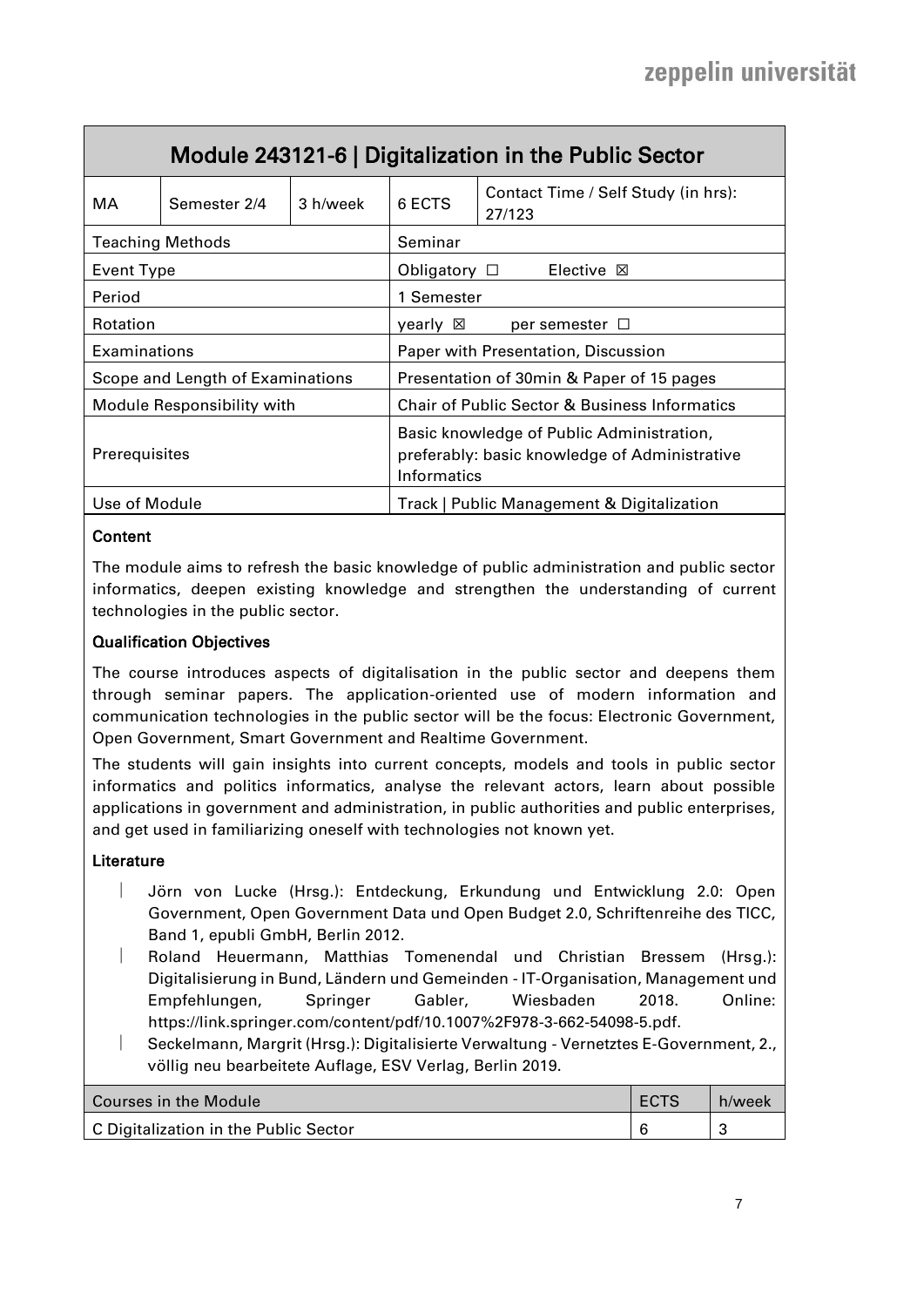<span id="page-7-0"></span>

| Module 243044-6   Administrative Law |                         |                                                                    |                                            |                                               |
|--------------------------------------|-------------------------|--------------------------------------------------------------------|--------------------------------------------|-----------------------------------------------|
| МA                                   | Semester 2/4            | 3 h/week                                                           | 6 ECTS                                     | Contact Time / Self Study (in hrs):<br>27/123 |
|                                      | <b>Teaching Methods</b> |                                                                    | Seminar                                    |                                               |
| Event Type                           |                         | Obligatory $\square$                                               | Elective $\boxtimes$                       |                                               |
| Period                               |                         | 1 Semester                                                         |                                            |                                               |
| <b>Rotation</b>                      |                         | $\vee$ vearly $\boxtimes$<br>per semester $\Box$                   |                                            |                                               |
| Examinations                         |                         | Exam                                                               |                                            |                                               |
| Scope and Length of Examinations     |                         | 90 minutes                                                         |                                            |                                               |
| Module Responsibility with           |                         | Chair of Public Law, Tax & European Law &<br><b>Regulatory Law</b> |                                            |                                               |
| Prerequisites                        |                         |                                                                    |                                            |                                               |
| Use of Module                        |                         |                                                                    | Track   Public Management & Digitalization |                                               |

The actions of the administration are legally bound in Germany. The course deals with these legal obligations in formal and material terms. What is the structure of the administration in the Federal Republic of Germany and how are responsibilities divided between the federal and state levels? What rules apply to the procedures and actions of the administration. What means of enforcement and legal protection are available. An overview of the special administrative law that applies to the various areas is also given.

#### Qualification Objectives

The students

- know the sources of law and basic concepts of administrative law and can apply them in practical cases.
- know the structure and organization of the administration in the Federal Republic of Germany.
- can check the actions of administrations for legality.
- are able to assess the legality of administrative enforcement actions.
- know the administrative procedural legal protection possibilities and can apply them in simple cases.

- Maurer, Hartmut (2011): Allgemeines Verwaltungsrecht, 18. Auflage, München: C.H. Beck
- Schenke, Wolf-Rüdiger (2019): Verwaltungsprozessrecht, 16. Auflage, Heidelberg: C.F. Müller
- Arndt, Hans-Wolfgang/Rudolf, Walter (2007): Öffentliches Recht, 15. Auflage, München: Vahlen

| Courses in the Module                  | ECTS | h/week |
|----------------------------------------|------|--------|
| C Public Economic Law & Regulatory Law |      |        |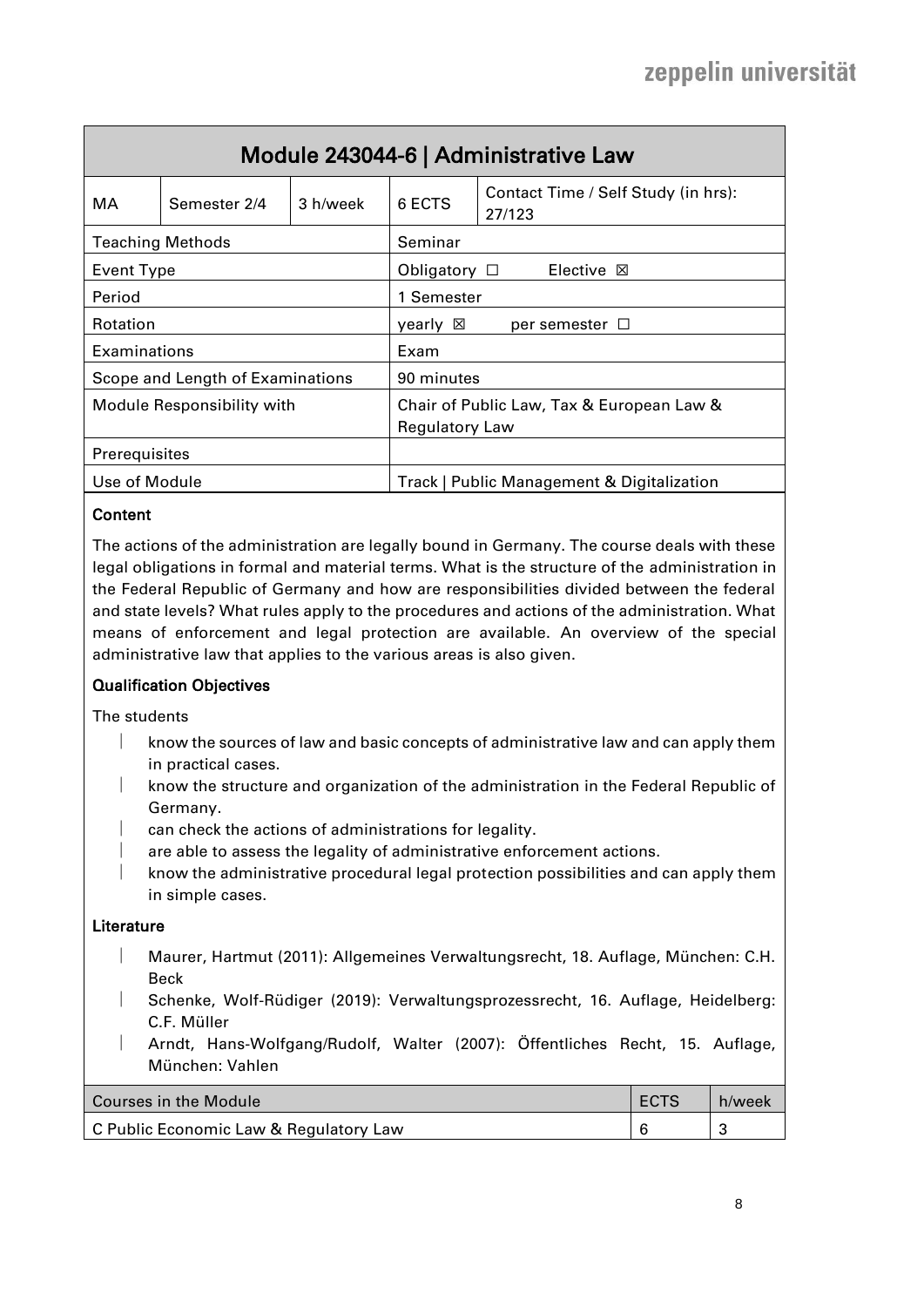# <span id="page-8-0"></span>ELECTIVE MODULES | MAJOR PHASE

# <span id="page-8-1"></span>FROM THE CORE AREA OF THE PROGRAM PUBLIC MANAGEMENT & DIGITALIZATION

<span id="page-8-2"></span>

|                            | Module 243072-6   Governance & Controlling of Public Sector |                                              |                                            |                                               |  |
|----------------------------|-------------------------------------------------------------|----------------------------------------------|--------------------------------------------|-----------------------------------------------|--|
|                            |                                                             |                                              | <b>Organizations</b>                       |                                               |  |
| МA                         | Semester 2/4                                                | 3 h/week                                     | 6 ECTS                                     | Contact Time / Self Study (in hrs):<br>27/123 |  |
| <b>Teaching Methods</b>    |                                                             | Seminar                                      |                                            |                                               |  |
| Event Type                 |                                                             | Obligatory $\square$<br>Elective $\boxtimes$ |                                            |                                               |  |
| Period                     |                                                             | 1 Semester                                   |                                            |                                               |  |
| Rotation                   |                                                             | yearly $\boxtimes$<br>per semester $\Box$    |                                            |                                               |  |
| Examinations               |                                                             | Project Report / Paper                       |                                            |                                               |  |
|                            | Scope and Length of Examinations                            |                                              |                                            |                                               |  |
| Module Responsibility with |                                                             | Chair of Public Management & Public Policy   |                                            |                                               |  |
| <b>Prerequisites</b>       |                                                             |                                              |                                            |                                               |  |
| Use of Module              |                                                             |                                              | Track   Public Management & Digitalization |                                               |  |

### Content

The module deals with how governance and controlling can support public organisations in the effective, efficient and sustainable fulfilment of their tasks. It will be worked out how to work with appropriate concepts, instruments and processes in a context- and levelappropriate manner when making decisions and preparing decisions, and how the guiding principle of "doing good even better" can be realised in a scientifically sound manner. The theories, concepts and instruments developed will be discussed for problem analysis and formulation of design options.

## Qualification Objectives

The students

- can discuss the most important theoretical and conceptual foundations of the governance and controlling of public organisations,
- are capable of applying the theories underlying governance and controlling in a situation-adequate manner for problem analysis and for the formulation of design recommendations,
- are able to assess the possibilities and adaptation requirements for the contextappropriate use of governance and controlling instruments in public organisations,
- are able to discuss basic research methods in the field of governance and controlling.

- Boven, M./Goodin, R./Schillemans, T. (2014): The Oxford Handbook of Public Accountability, Oxford.
- Lægreid, P./Verhoest, K. (2010): Governance of Public Sector Organizations, Houndmills.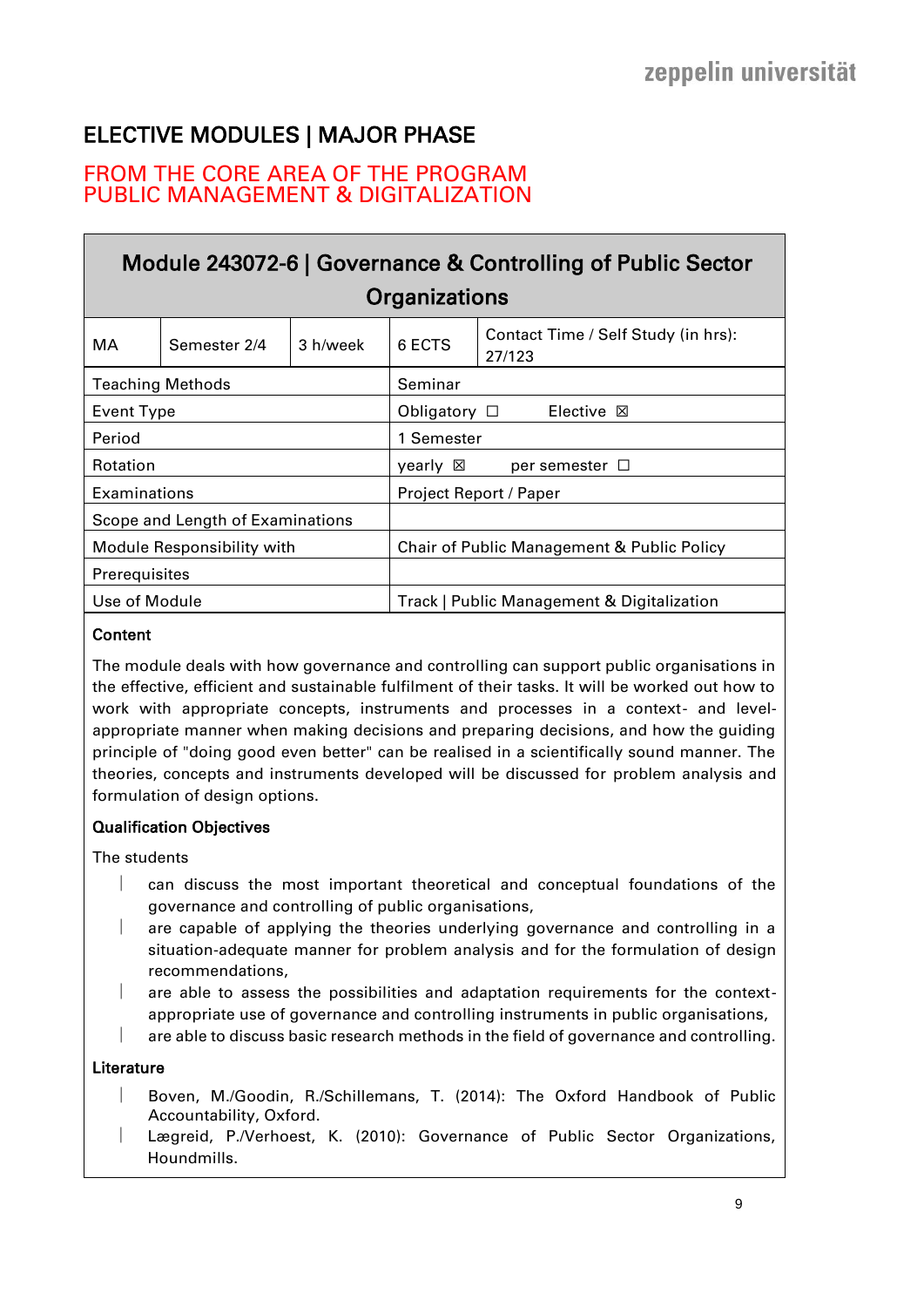# zeppelin universität

| Courses in the Module                                     | <b>ECTS</b> | h/week |
|-----------------------------------------------------------|-------------|--------|
| C Governance & Controlling in Public Sector Organizations |             |        |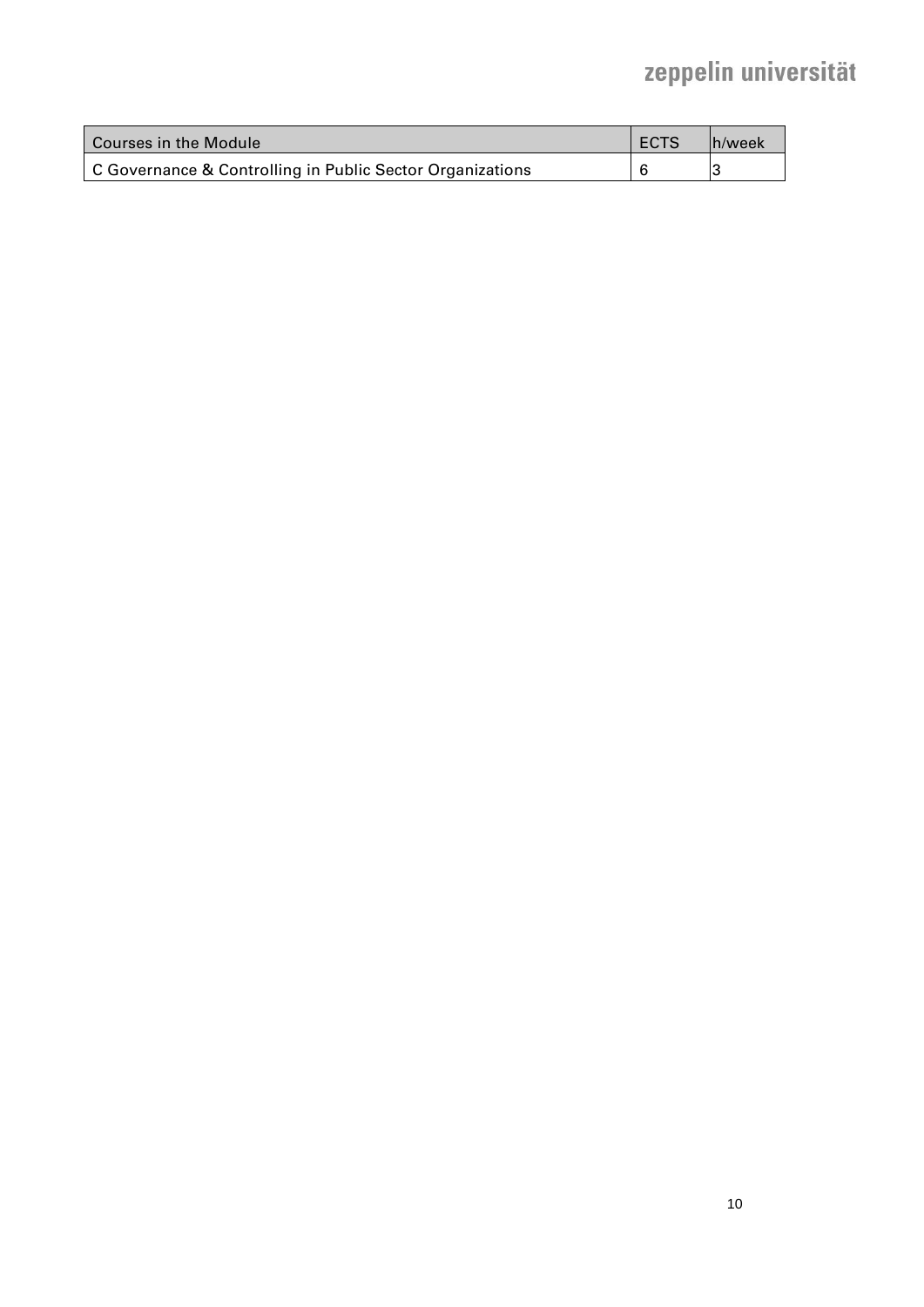# <span id="page-10-0"></span>Module 243165-6 | Selected Topics: Politics International Relations & Global Politics

| МA                                                                 | Semester 1/3            | 3 h/week                                | 6 ECTS            | Contact Time / Self Study (in hrs):<br>27/123 |  |
|--------------------------------------------------------------------|-------------------------|-----------------------------------------|-------------------|-----------------------------------------------|--|
|                                                                    | <b>Teaching Methods</b> |                                         | Seminar           |                                               |  |
| Event Type                                                         |                         |                                         | Obligatory $\Box$ | Elective $\boxtimes$                          |  |
| Period                                                             |                         |                                         | 1 Semester        |                                               |  |
| Rotation                                                           |                         | vearly ⊠<br>per semester $\Box$         |                   |                                               |  |
| Examinations                                                       |                         | Exam or Paper                           |                   |                                               |  |
| Scope and Length of Examinations                                   |                         |                                         |                   |                                               |  |
| Module Responsibility with                                         |                         | <b>Chair of International Relations</b> |                   |                                               |  |
| <b>Prerequisites</b>                                               |                         |                                         |                   |                                               |  |
| Use of Module<br>Track   International Relations & Global Politics |                         |                                         |                   |                                               |  |

### Content

This module addresses current challenges in international politics. What is, for instance, the role of international organizations and the United Nations? How can we manage international conflicts and crises? How do protest and resistance shape global governance? Other issues of interest include new forms of international cooperation on challenges such as environmental protection, migration and trade.

#### Qualification Objectives

- Understand and critically assess basic concepts and literature in the respective issue areas,
- Understand and evaluate practical problems in each issue area and present them based on literature reviews, verbal as well as textual analysis.
- Understand theoretical concepts and theories and analytically apply them to empirical examples.

- Park, Susan (2018): International Organisations and Global Problems: Theories and Explanations. Cambridge, UK: Cambridge University Press.
- Jönsson, Christer; Tallberg, Jonas (Hg.) (2010): Transnational Actors in Global Governance: Patterns, Explanations and Implications. Houndmills, Basingstoke: Palgrave Macmillan.
- Stephen, Matthew D., and Michael Zürn, eds. (2019): Contested world orders: Rising powers, non-governmental organizations, and the politics of authority beyond the nation-state. Oxford, United Kingdom: Oxford University Press.

| Courses in the Module                                                 | ECTS | h/week |
|-----------------------------------------------------------------------|------|--------|
| C Selected Topics: Politics International Relations & Global Politics |      |        |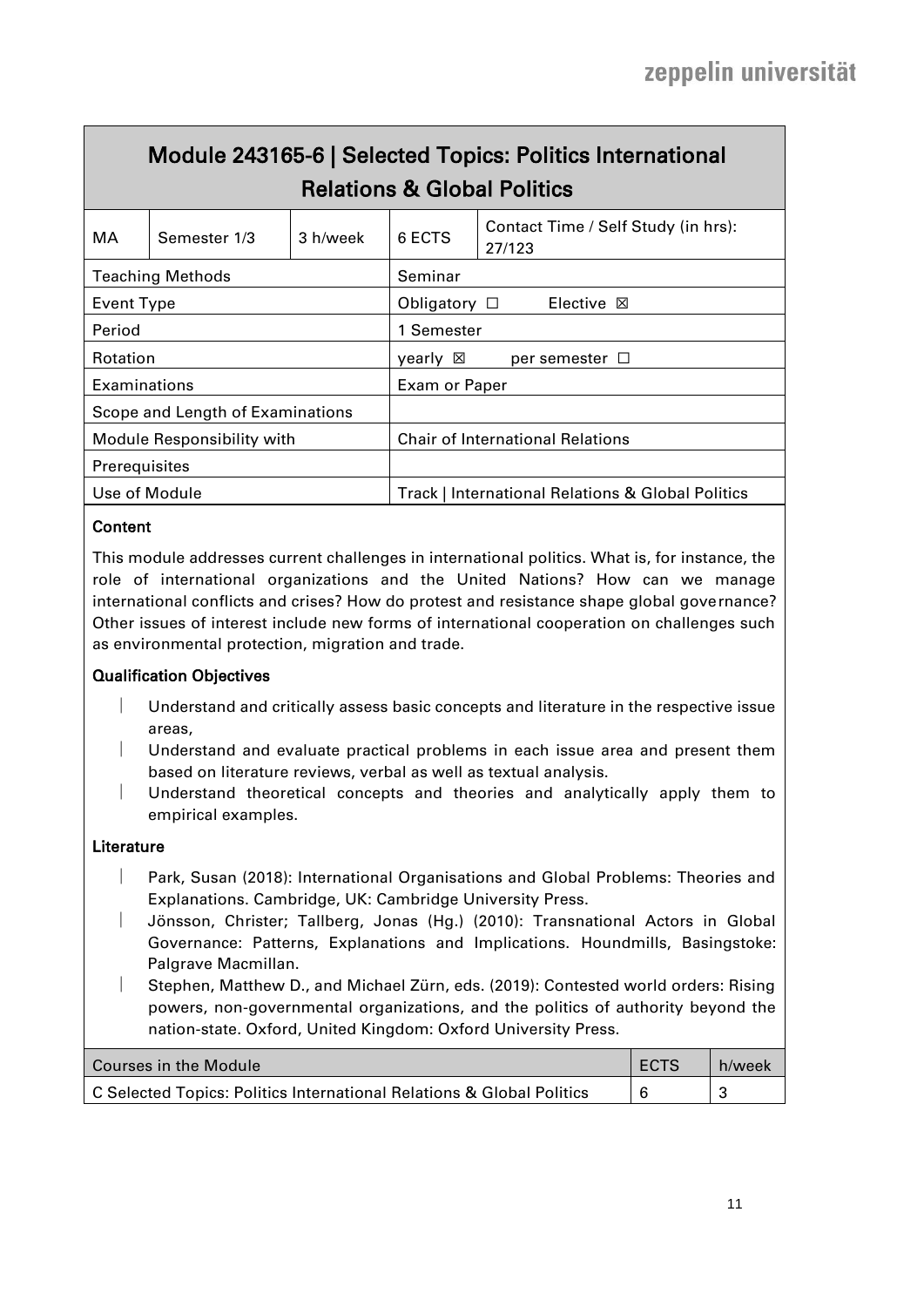<span id="page-11-0"></span>

|                                  | Module 243122-6   Administrative Informatics & Artificial |                                                                                                           |                                                          |                                               |  |  |
|----------------------------------|-----------------------------------------------------------|-----------------------------------------------------------------------------------------------------------|----------------------------------------------------------|-----------------------------------------------|--|--|
| Intelligence                     |                                                           |                                                                                                           |                                                          |                                               |  |  |
| МA                               | Semester 1/3                                              | 3 h/week                                                                                                  | 6 ECTS                                                   | Contact Time / Self Study (in hrs):<br>27/123 |  |  |
|                                  | <b>Teaching Methods</b>                                   |                                                                                                           | Seminar                                                  |                                               |  |  |
| Event Type                       |                                                           |                                                                                                           | Obligatory $\square$                                     | Elective $\boxtimes$                          |  |  |
| Period                           |                                                           | 1 Semester                                                                                                |                                                          |                                               |  |  |
| Rotation                         |                                                           | yearly ⊠<br>per semester $\Box$                                                                           |                                                          |                                               |  |  |
| Examinations                     |                                                           |                                                                                                           | Paper with Presentation, Discussion                      |                                               |  |  |
| Scope and Length of Examinations |                                                           |                                                                                                           | Presentation of 30min & Paper of 15 pages                |                                               |  |  |
|                                  | Module Responsibility with                                |                                                                                                           | <b>Chair of Public Sector &amp; Business Informatics</b> |                                               |  |  |
| Prerequisites                    |                                                           | Basic knowledge of Public Administration,<br>preferably: basic knowledge of Administrative<br>Informatics |                                                          |                                               |  |  |
| Use of Module                    |                                                           | Track   Public Management & Digitalization                                                                |                                                          |                                               |  |  |

With this module, the existing knowledge should be deepened and the understanding of new technologies should be strengthened. The aim is that students will learn the relevance and the possible uses of information technologies and artificial intelligence for government modernisation, organisation and process.

## Qualification Objectives

The course deals with current trends in computer science for administration and artificial intelligence in the public sector. The application-oriented use of modern information and communication technologies in administration will be in the foreground, whereby current technology trends and projects relevant to the public sector at federal, state and municipal level will be given special consideration. With a view to current developments, the thematic focus shifts from year to year.

The students gain insight into current trends, novel concepts, models and tools of public sector informatics, learn about possible applications and should be enabled to prepare and make strategic decisions on the use of innovative technologies. The programming of computers and computer networks is not part of the module.

- Hessische Zentrale für Datenverarbeitung: Trendberichte: [https://hzd.hessen.de/presse/publikationen/trendberichte-der-hzd.](https://hzd.hessen.de/presse/publikationen/trendberichte-der-hzd)
- Kompetenzzentrum Öffentliche IT: Trendschau: [https://www.oeffentliche-it.de/trendschau.](https://www.oeffentliche-it.de/trendschau)
- Government Information Quarterly: [https://www.journals.elsevier.com/government](https://www.journals.elsevier.com/government-information-quarterly)[information-quarterly.](https://www.journals.elsevier.com/government-information-quarterly)

| <b>Courses in the Module</b>                          | ECTS |            |
|-------------------------------------------------------|------|------------|
| C Public Sector Informatics & Artificial Intelligence |      | $\sqrt{2}$ |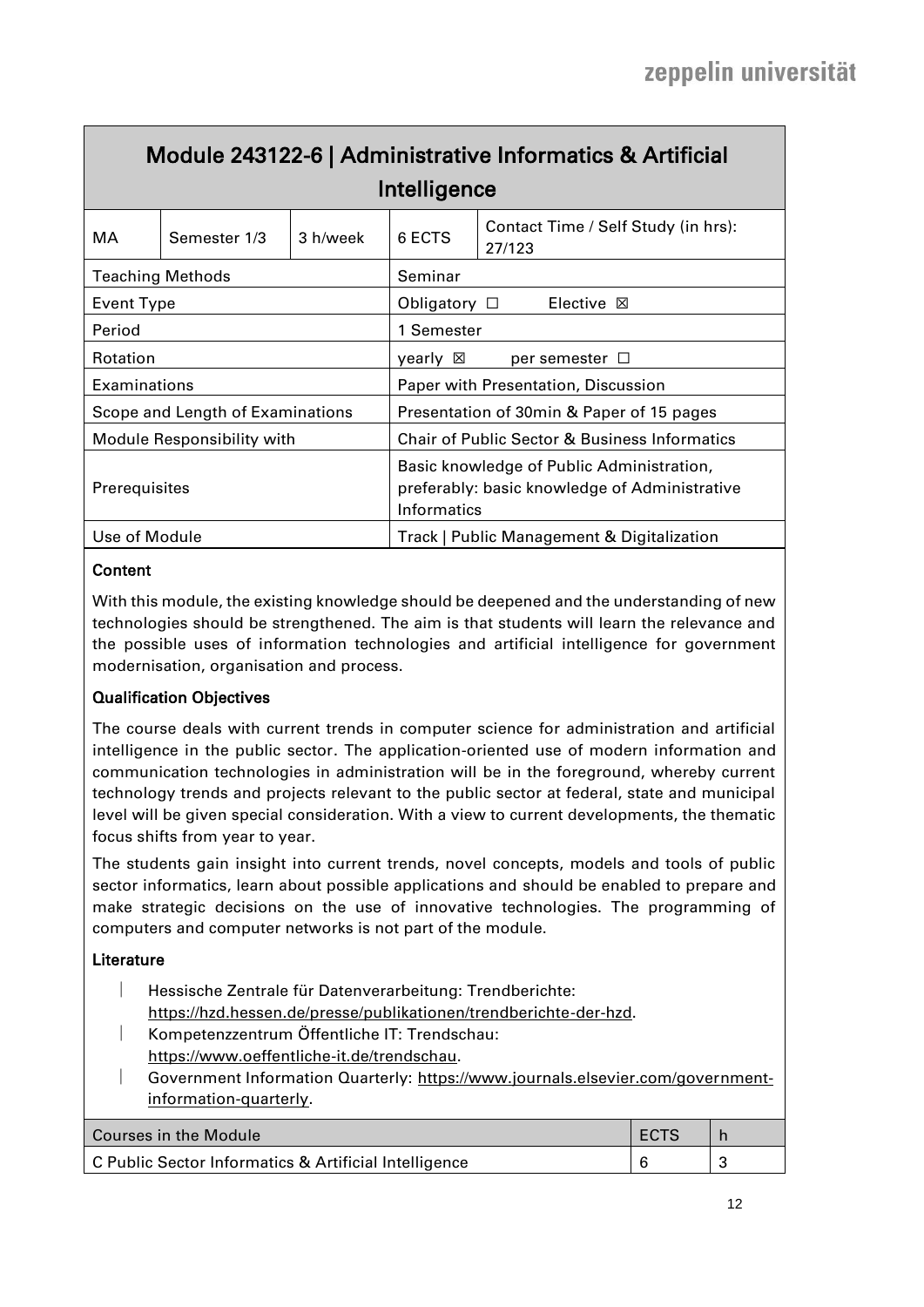# <span id="page-12-0"></span>Module 243145-6 | Selected Topics: Public Management & **Digitalization**

| МA                               | Semester 2/4 | 3 h/week                                   | 6 ECTS                                     | Contact Time / Self Study (in hrs): 27/123 |  |
|----------------------------------|--------------|--------------------------------------------|--------------------------------------------|--------------------------------------------|--|
| <b>Teaching Methods</b>          |              | Seminar                                    |                                            |                                            |  |
| Event Type                       |              |                                            | Obligatory $\square$                       | $E$ lective $\boxtimes$                    |  |
| Period                           |              |                                            | 1 Semester                                 |                                            |  |
| Rotation                         |              | ⊠<br>yearly<br>per semester $\Box$         |                                            |                                            |  |
| Examinations                     |              |                                            |                                            |                                            |  |
| Scope and Length of Examinations |              |                                            |                                            |                                            |  |
| Module Responsibility with       |              | Chair of Public Management & Public Policy |                                            |                                            |  |
| Prerequisites                    |              |                                            |                                            |                                            |  |
| Use of Module                    |              |                                            | Track   Public Management & Digitalization |                                            |  |
|                                  |              |                                            |                                            |                                            |  |

#### **Content**

This module deals with different current challenges in the field of "Public Management & Digitisation". It deals with the overarching question of how public task performance can be made effective and efficient under conditions of scarcity, taking into account rationalisation conflicts between economic, political and legal rationalities. In particular, the guiding concept of evidencebased management and policy-making will be discussed and applied.

#### **Qualification Objectives**

The students can,

classify and discuss basic theories, concepts and literature of the specific topics and policy areas understand and evaluate concrete problems of the subject areas and present them in an understandable way through literature research, discourse and analysis

understand, analyse and apply theoretical concepts and theories dealing with specific challenges to concrete examples

have developed key qualifications such as presentation skills, project/time management, teamwork skills, etc.

#### **Literature**

Ferlie, E./Lynn, L./Pollit, C. (2007): The Oxford Handbook of Public Management, Oxford.

Pollitt, C./Bouckaert, G. (2011): Public Management Reform: A Comparative Analysis, 3. Auflage, Oxford

| Courses in the Module                                 | ECTS | h/week |
|-------------------------------------------------------|------|--------|
| C Selected Topics: Public Management & Digitalization |      |        |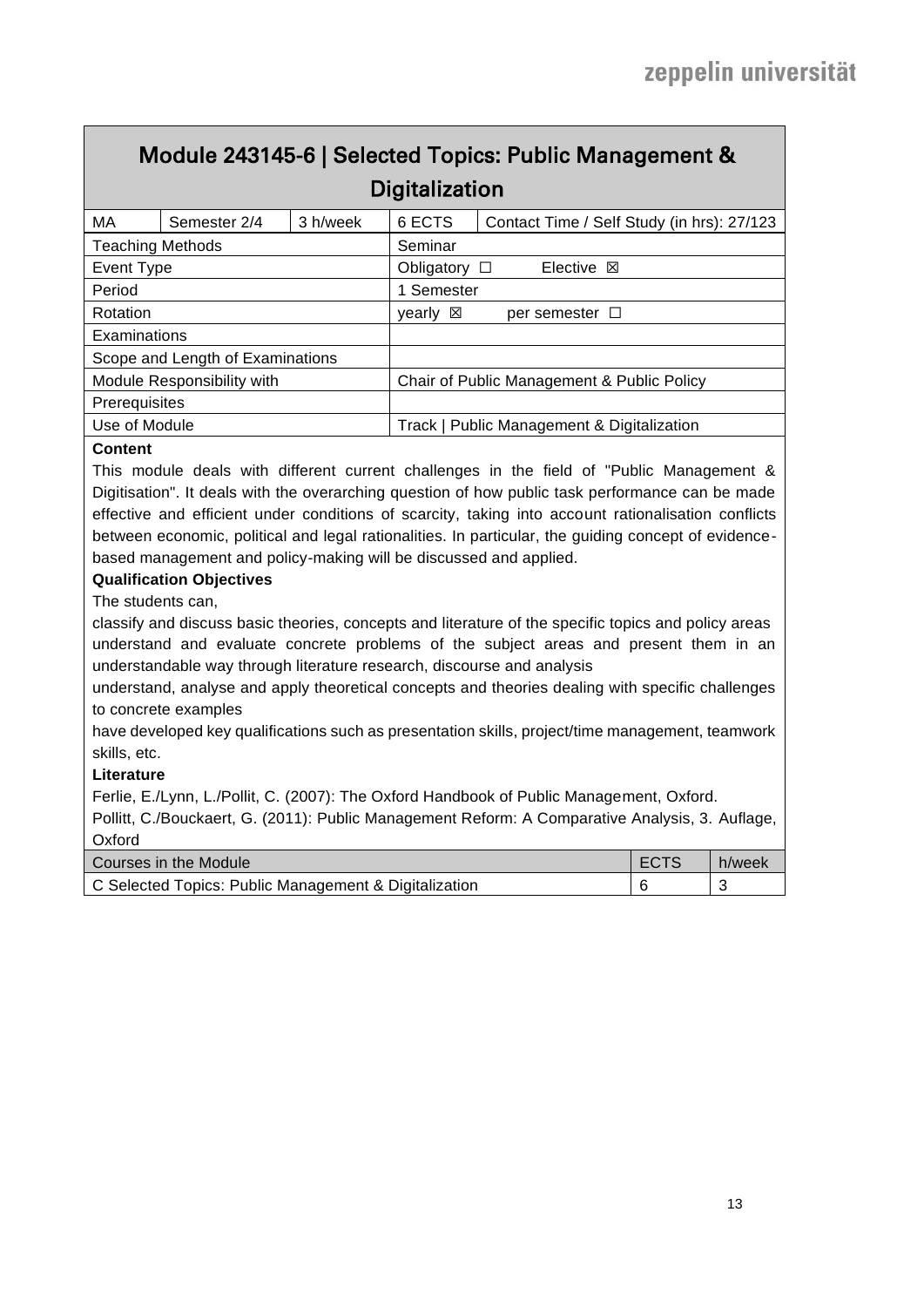<span id="page-13-0"></span>

|                                  | Module 243111-6   Comparative Public Policy Analysis |                                   |                                           |                                               |  |
|----------------------------------|------------------------------------------------------|-----------------------------------|-------------------------------------------|-----------------------------------------------|--|
| МA                               | Semester 1/3                                         | 3 h/week                          | 6 ECTS                                    | Contact Time / Self Study (in hrs):<br>27/123 |  |
| <b>Teaching Methods</b>          |                                                      |                                   | Seminar                                   |                                               |  |
| Event Type                       |                                                      |                                   | Elective $\boxtimes$<br>Obligatory $\Box$ |                                               |  |
| Period                           |                                                      | 1 Semester                        |                                           |                                               |  |
| Rotation                         |                                                      | vearly ⊠<br>per semester $\Box$   |                                           |                                               |  |
| Examinations                     |                                                      |                                   |                                           |                                               |  |
| Scope and Length of Examinations |                                                      |                                   |                                           |                                               |  |
| Module Responsibility with       |                                                      | <b>Chair of Political Science</b> |                                           |                                               |  |
| Prerequisites                    |                                                      |                                   |                                           |                                               |  |
| Use of Module                    |                                                      |                                   |                                           |                                               |  |

The module deals with the systematic research of comparative policies on an international level. Comparative political research will focus specifically on following scientific questions:

- Why do policies vary between countries and within those countries over time?
- In which patterns do certain policies spread from one country to another?
- Which role does the success of specific policies play in the stability of political systems?

These questions will be answered by examining various policy fields, such as regulations of the labor market, taxation and transfer payments, education, healthcare, crime and environmental issues.

#### Qualification Objectives

The students will familiarize themseCes with fundamental methods and techniques of comparative policy analysis and learn to apply them to specific political problems.

They will get to know the political background conditions needed for the emergence, adoption and transfer of policies and learn to estimate the successful realization of specific policies.

- Braans, Marleen/ Iris Geva-May/Michael Howlett (Hrsg.)(2017): Routledge Handbook of Comparative Policy Analysis.Routledge
- Knill, Christoph/ Christian Adam/ Steffen Hurka (hrsg.) (2015): On the Road to Permissiveness?: Change and Covergence of Moral Regulation in Europe. Oxford: Oxford University Press

| <b>Courses in the Module</b>         | ECTS | h/week |
|--------------------------------------|------|--------|
| C Comparative Public Policy Analysis |      |        |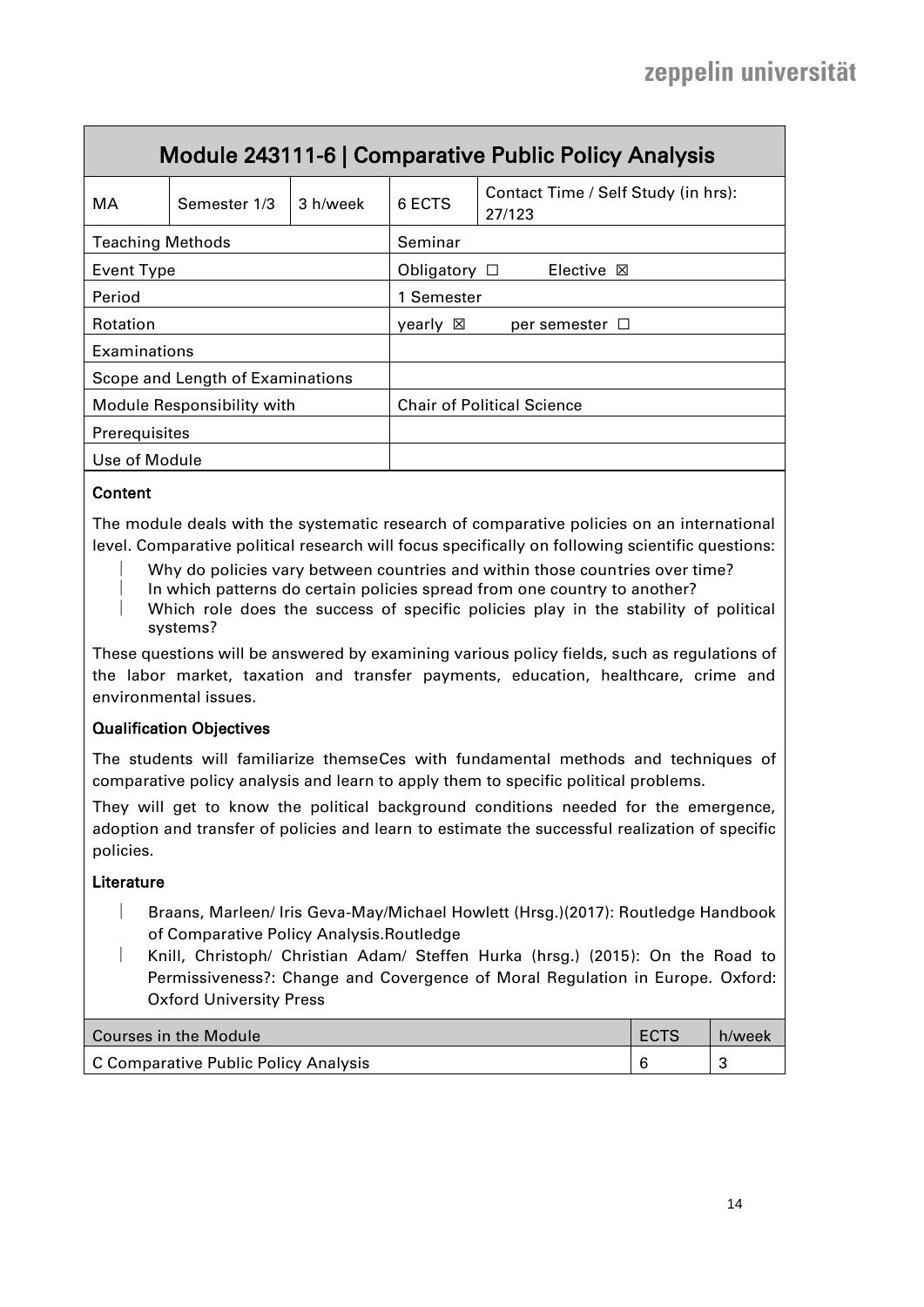<span id="page-14-0"></span>

|                                  | Module 243171-6   Human Decisionmaking |                                       |                                                  |                                               |  |
|----------------------------------|----------------------------------------|---------------------------------------|--------------------------------------------------|-----------------------------------------------|--|
| МA                               | Semester 1/3                           | 3 h/week                              | 6 ECTS                                           | Contact Time / Self Study (in hrs):<br>27/123 |  |
| <b>Teaching Methods</b>          |                                        | Seminar                               |                                                  |                                               |  |
| <b>Event Type</b>                |                                        |                                       | Obligatory $\square$<br>Elective $\boxtimes$     |                                               |  |
| Period                           |                                        | 1 Semester                            |                                                  |                                               |  |
| Rotation                         |                                        | vearly ⊠<br>per semester $\Box$       |                                                  |                                               |  |
| Examinations                     |                                        |                                       |                                                  |                                               |  |
| Scope and Length of Examinations |                                        |                                       |                                                  |                                               |  |
| Module Responsibility with       |                                        | Chair of Social & Economic Psychology |                                                  |                                               |  |
| Prerequisites                    |                                        |                                       |                                                  |                                               |  |
| Use of Module                    |                                        |                                       | Track   Political Norms, Institutions & Behavior |                                               |  |

We will explore psychological processes of decisions in general and more specifically in the legal domain. After an introduction to important theories and models and empirical findings on human decisions and their weaknesses, we will start to discuss decisions by algorithms. Since nowadays, governments are increasingly interested in the use of algorithms in decision making, we will deCe deeper into the literature on costs and benefits of using AI systems especially in the legal system.

#### Qualification Objectives

Students will understand the basics of human decision making and automatic decisions by algorithms. In addition, they learn to reflect on the fairness of algorithmic decisions and how to test the quality of an algorithm. They will also understand what Big Data are.

#### **Literature**

Literature will be announced at the beginning of the semester.

| Courses in the Module  | ECTS | h/week |
|------------------------|------|--------|
| C Human Decisionmaking |      | ∽      |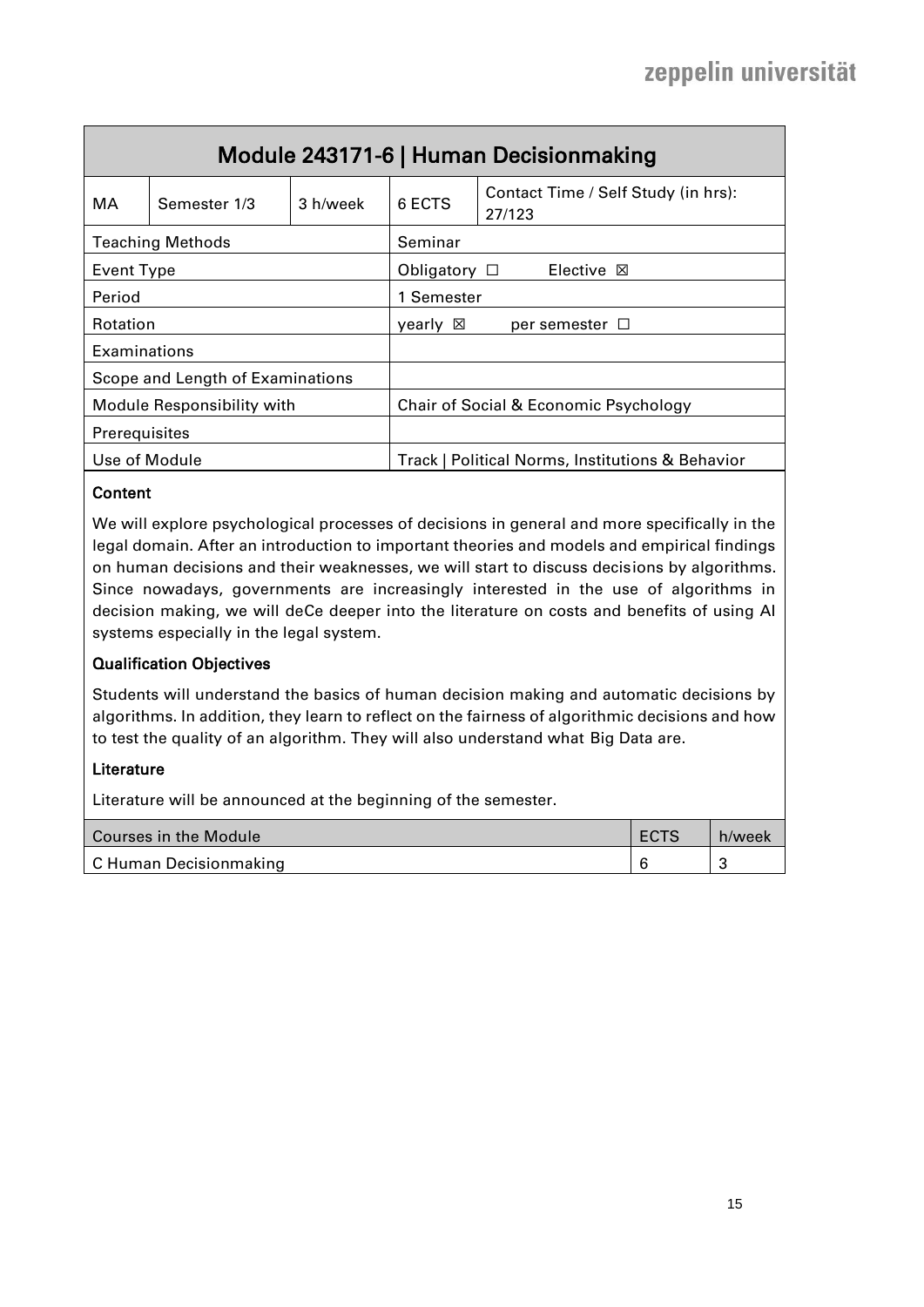<span id="page-15-0"></span>

|                                                                                                                              | Module 223013-6   fundamentals of Law |                                                                    |                   |                                                  |  |
|------------------------------------------------------------------------------------------------------------------------------|---------------------------------------|--------------------------------------------------------------------|-------------------|--------------------------------------------------|--|
| <b>BA</b>                                                                                                                    | Semester 1-2                          | 9 h/week                                                           | 15 ECTS           | Contact Time / Self Study (in hrs):<br>81/294neu |  |
|                                                                                                                              | <b>Teaching Methods</b>               |                                                                    |                   | Lecture, Seminar, Tutorials                      |  |
| Event Type                                                                                                                   |                                       |                                                                    | Obligatory $\Box$ | Elective $\boxtimes$                             |  |
| Period                                                                                                                       |                                       |                                                                    | Semester 1        |                                                  |  |
| Rotation                                                                                                                     |                                       |                                                                    | yearly $\square$  | per semester $\boxtimes$                         |  |
|                                                                                                                              | Examinations                          |                                                                    | Exam              |                                                  |  |
|                                                                                                                              | Scope and Length of Examinations      |                                                                    |                   |                                                  |  |
| Module Responsibility with                                                                                                   |                                       | Chair of Public Law, Tax & European Law &<br><b>Regulatory Law</b> |                   |                                                  |  |
| Prerequisites                                                                                                                |                                       |                                                                    |                   |                                                  |  |
| Use of Module                                                                                                                |                                       |                                                                    |                   |                                                  |  |
| Content                                                                                                                      |                                       |                                                                    |                   |                                                  |  |
| Introduction to jurisprudential methods and basic overview of the legal system.<br>Constitutional law and fundamental rights |                                       |                                                                    |                   |                                                  |  |
|                                                                                                                              | Qualification goals.                  |                                                                    |                   |                                                  |  |
|                                                                                                                              |                                       |                                                                    |                   |                                                  |  |

Students acquire an insight into jurisprudential methods and a basic overview of the legal system. They are able to apply their methodical knowledge in cases out of the constitutional law.

| <b>Courses in the Module</b> | H/week |
|------------------------------|--------|
| C 223013 Fundamentals of Law |        |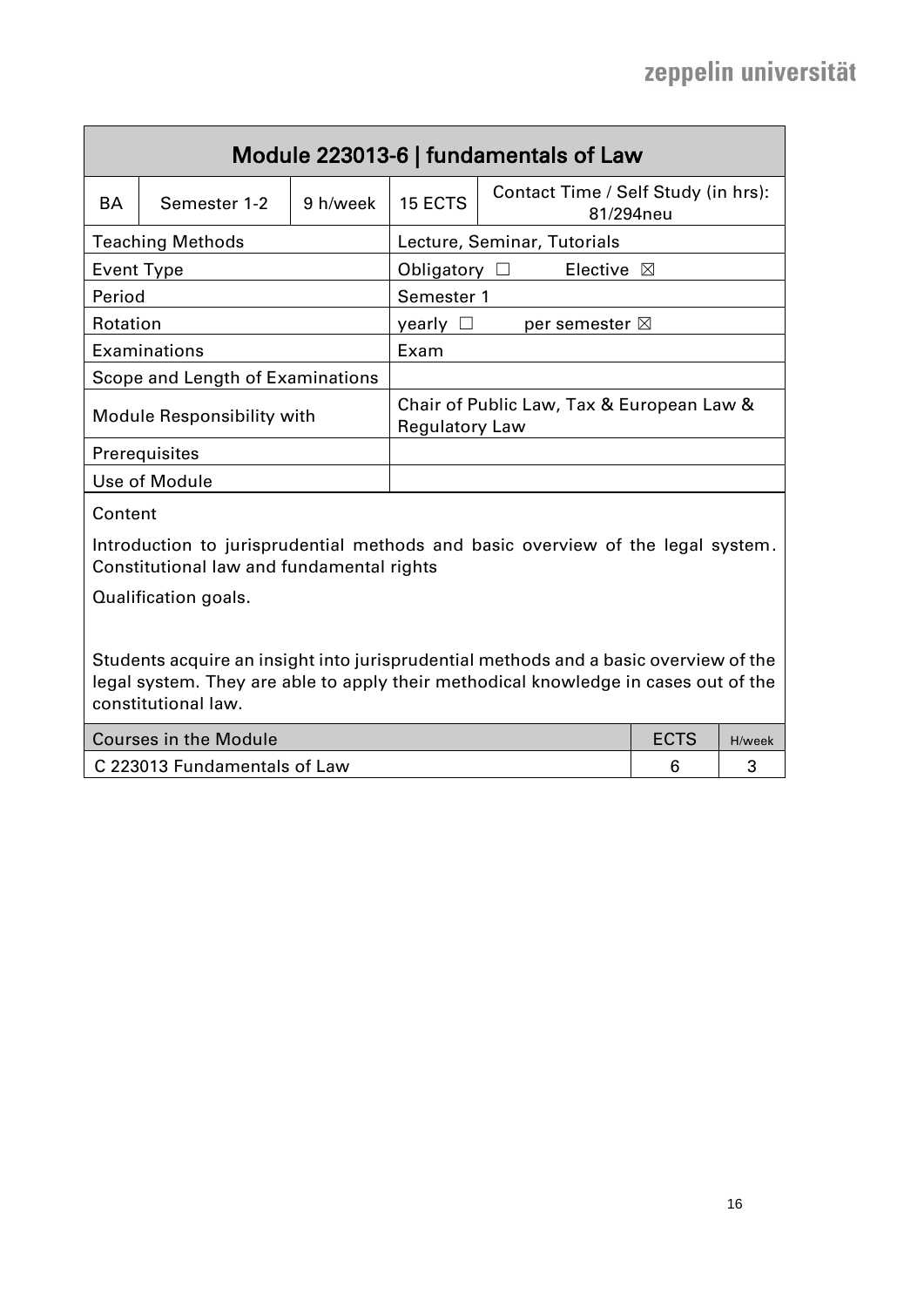<span id="page-16-0"></span>

| Module 242102-6   Leadership     |              |                                                                                                       |                |                                 |  |
|----------------------------------|--------------|-------------------------------------------------------------------------------------------------------|----------------|---------------------------------|--|
| <b>MA PMD</b>                    | Semester 2-4 | 3 h/week                                                                                              | 6 ECTS         | Contact time/self-study (in h): |  |
|                                  |              |                                                                                                       |                | 36/114                          |  |
| <b>Teaching Methods</b>          |              |                                                                                                       | Seminar        |                                 |  |
| Event Type                       |              |                                                                                                       | Pflicht $\Box$ | Wahlpflicht ⊠                   |  |
| Period                           |              |                                                                                                       | 1 Semester     |                                 |  |
| Rotation                         |              | jährlich $\boxtimes$<br>semesterweise □                                                               |                |                                 |  |
| Examinations                     |              | Exam                                                                                                  |                |                                 |  |
| Scope and Length of Examinations |              | 90 min                                                                                                |                |                                 |  |
| Module Responsibility with       |              | Prof. Dr. Josef Wieland                                                                               |                |                                 |  |
|                                  |              | <b>Endowed Chair of Institutional Economics</b><br>Director Leadership Excellence   nstitute Zeppelin |                |                                 |  |
|                                  |              | LEIZ                                                                                                  |                |                                 |  |
| Prerequisites                    |              |                                                                                                       |                |                                 |  |
| Use of Module                    |              |                                                                                                       |                |                                 |  |

- Types of Leadership
- Leadership Style, Corporate Culture, Corporate Government
- Character Formation, Ethical Leadership, Case Studies
- Normative Strategic Management as Leadership Excellence
- Transcultural Leadership

#### **Qualification Objectives**

- Theories of Leadership
- The role of Integrity Management in Corporate Governance
- Ethical Characteristic Formation and Organizational Performance
- -Transcultural map in a globalized world
- Interconnection between responsible entrepreneurship management decisions and leadership

- Bass, B. M. (1990). From transactional to transformational leadership: Learning to share the vision. Organizational dynamics, 18(3), 19-31.
- Uhl-Bien, M. (2006). Relational leadership theory: Exploring the social processes of leadership and organizing. The leadership quarterly, 17(6), 654-676.
- Wieland, J. (2014). Governance Ethics: Global value creation, economic organization and normativity (Vol. 48). Cham: Springer International Publishing.
- Wieland, J. (2016). Transculturality and Economic Governance. In J. Wieland & K. M. Leisinger
	- (Eds.), Transculturality Leadership, Management and Governance (pp. 12–32). Marburg: Metropolis.
- Wieland, J. (2017). Relationale Führung und Intersektorale Governance. In M. Lehmann & M. Tyrell (Eds.), Komplexe Freiheit: Wie ist Demokratie möglich? (pp. 237–258). Wiesbaden: Springer.

| <b>Courses in the Module</b> | <b>ECTS</b> | h/week |
|------------------------------|-------------|--------|
| C Leadership                 |             | ∽<br>ີ |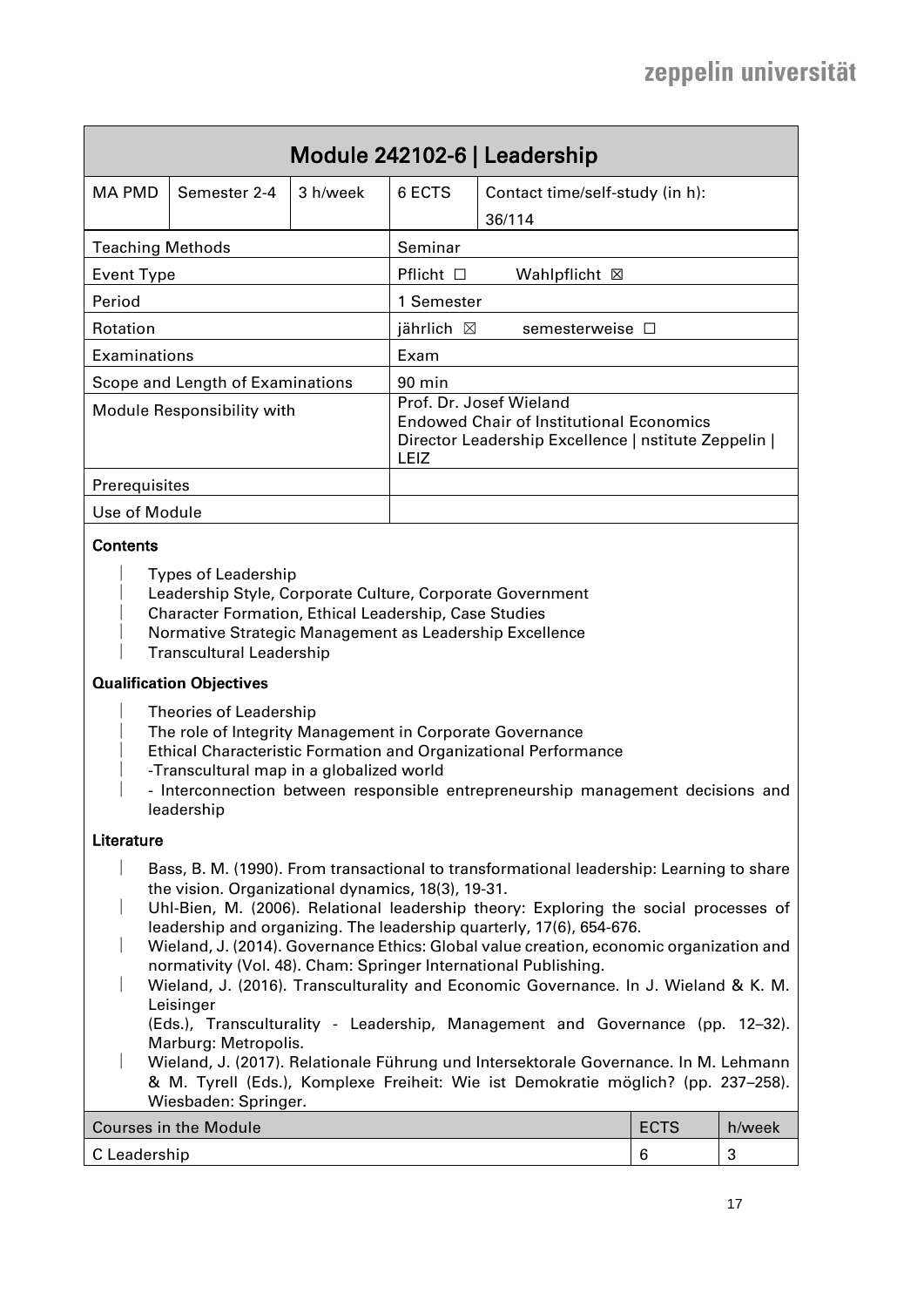<span id="page-17-0"></span>

|                                                                                            |                                      |                                             |                                      | Module 242142-0   Mobility Innovations & Digitalization |  |
|--------------------------------------------------------------------------------------------|--------------------------------------|---------------------------------------------|--------------------------------------|---------------------------------------------------------|--|
| <b>MA PMD</b>                                                                              | Semester 3                           | 3 h/week                                    | 6 ECTS                               | Contact time/self-study (in h): 36/114                  |  |
| <b>Teaching Methods</b>                                                                    |                                      |                                             |                                      | seminar lecture with group work                         |  |
| <b>Event Type</b>                                                                          |                                      |                                             | Mandatory $\Box$                     | Elective ⊠                                              |  |
| Period                                                                                     |                                      |                                             | 1 Semester                           |                                                         |  |
| Rotation                                                                                   |                                      |                                             | annually ⊠                           | by semester $\Box$                                      |  |
| Examinations                                                                               |                                      |                                             |                                      | Group Research Project                                  |  |
|                                                                                            |                                      |                                             | <b>Research Report</b>               |                                                         |  |
|                                                                                            |                                      |                                             |                                      | <b>Poster Presentation</b>                              |  |
|                                                                                            | Scope and Length of Examinations     |                                             | According to agreement               |                                                         |  |
|                                                                                            | Module Responsibility with           |                                             |                                      | Prof. Dr. Wolfang H. Schulz                             |  |
|                                                                                            |                                      |                                             | Chair of Mobility, Trade & Logistics |                                                         |  |
|                                                                                            |                                      | Director of the Amadeus Center for Mobility |                                      |                                                         |  |
|                                                                                            |                                      |                                             | <b>Studies</b>                       |                                                         |  |
| Prerequisites                                                                              |                                      |                                             |                                      |                                                         |  |
| Use of Module                                                                              |                                      |                                             |                                      | Major Phase MSc CME, MA GEMA                            |  |
| Content                                                                                    |                                      |                                             |                                      |                                                         |  |
|                                                                                            | <b>Basics, Trends and Evaluation</b> |                                             |                                      |                                                         |  |
| Effects, institutions and public sector<br>Process, Organization and IT                    |                                      |                                             |                                      |                                                         |  |
| Innovation, Partnering and Implementation                                                  |                                      |                                             |                                      |                                                         |  |
|                                                                                            | <b>Qualification Objectives</b>      |                                             |                                      |                                                         |  |
|                                                                                            | Students gain insight into           |                                             |                                      |                                                         |  |
| I the influences of political objectives and requistions taking into account communication |                                      |                                             |                                      |                                                         |  |

| the influences of political objectives and regulations taking into account communication technology for the strategic positioning of the industry and users;

| the central trends and drivers of mobility as well as the associated challenges for the economy;

| the technological development initiated by the trends;

| communications technology as an "enabler" of new business models;

| the consumer orientation of mobility;

| the drivers and barriers in the implementation of mobility innovations.

#### **Literature**

Literature will be defined in each course.

| <b>Courses in the Module</b>                                | ECTS | h/week |
|-------------------------------------------------------------|------|--------|
| C Selected Topics: Political Norms, Institutions & Behavior |      |        |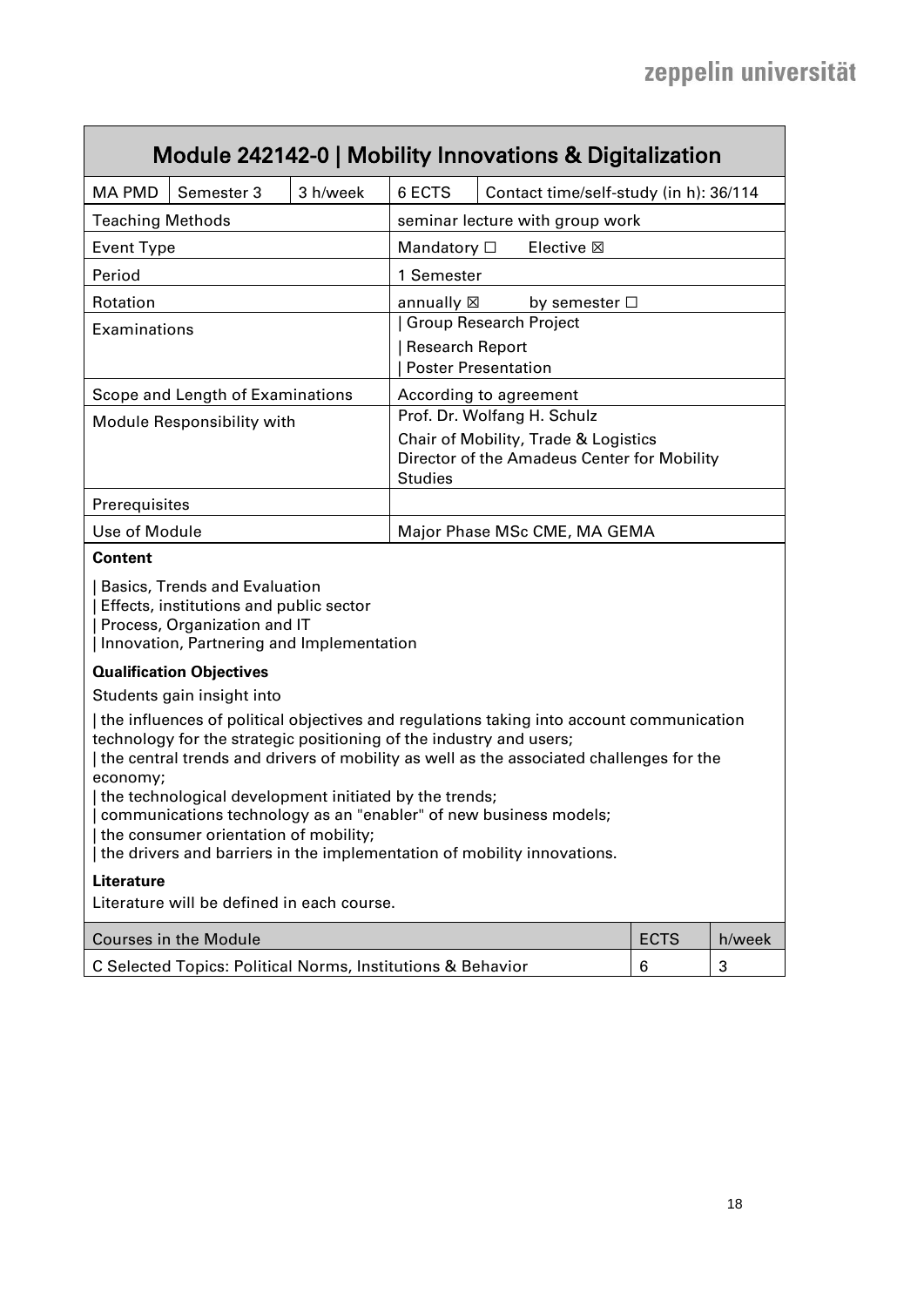# <span id="page-18-0"></span>OTHER ELECTIVE MODULES

<span id="page-18-1"></span>

| Module 243022-6   International Relations |            |                                                 |                       |                                               |  |
|-------------------------------------------|------------|-------------------------------------------------|-----------------------|-----------------------------------------------|--|
| MA                                        | Semester 1 | 3 h/week                                        | 6 ECTS                | Contact Time / Self Study (in hrs):<br>27/123 |  |
| <b>Teaching Methods</b>                   |            |                                                 | Seminar               |                                               |  |
| Event Type                                |            |                                                 |                       | Elective $\Box$<br>Obligatory ⊠               |  |
| Period                                    |            | 1 Semester                                      |                       |                                               |  |
| Rotation                                  |            | $\vee$ early $\boxtimes$<br>per semester $\Box$ |                       |                                               |  |
| Examinations                              |            |                                                 | Paper or Written Exam |                                               |  |
| Scope and Length of Examinations          |            |                                                 |                       |                                               |  |
| Module Responsibility with                |            | <b>Chair of International Relations</b>         |                       |                                               |  |
| Prerequisites                             |            |                                                 |                       |                                               |  |
| Use of Module                             |            |                                                 |                       |                                               |  |

## **Contents**

How can we explain political dynamics between and beyond states? In this module, students get introduced to key concepts of International Relations theories. It deals with why "theory" is important in shaping our thinking about policy options. We discuss different theoretical perspectives on concepts such as anarchy, sovereignty, diplomacy, law and normativity. Students apply these concepts and theoretical insights to current issues in international politics. Are we facing a new nuclear arms race? How can we make sense of the lack of cooperation on climate change? Is diplomacy a peaceful means of world politics or does it facilitate armed conflict? Can international law constrain state behaviour? In discussing these questions students learn how to use theoretical tools for the analysis of world politics and how to criticise theoretical claims and political events.

## Qualification Objectives

Students should be able to

- discuss the role of theory in understanding international politics;
- apply theoretical assumptions to empirical problems and cases;
- critically analyse the limits of specific theoretical schools.

#### Literature

 Dunne, Tim / Kurki, Milja / Smith, Steve (2013, eds.): International Relations Theories: Discipline and Diversity, Oxford: Oxford University Press

| Courses in the Module     | <b>ECTS</b> | h/week |
|---------------------------|-------------|--------|
| C International Relations |             |        |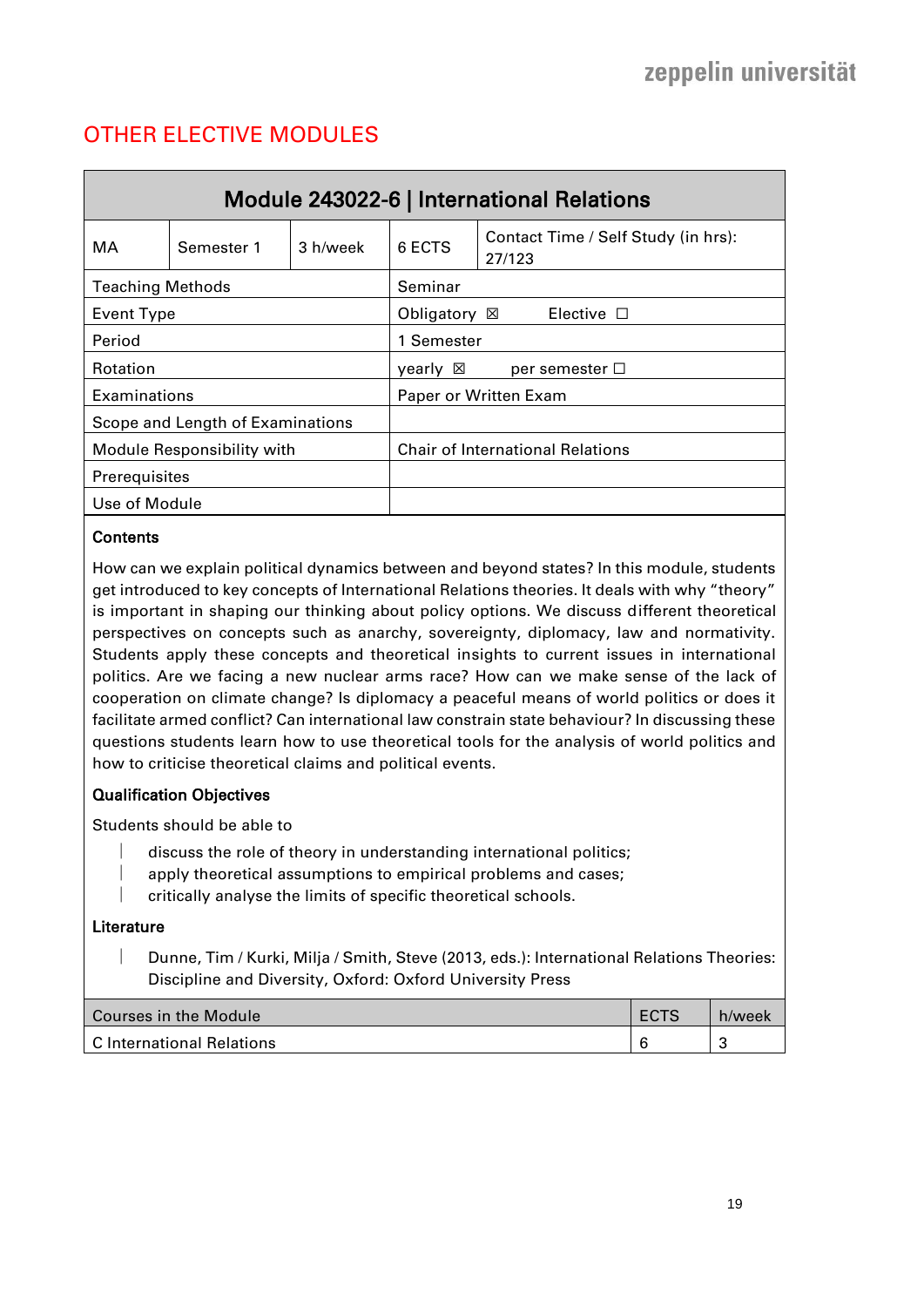<span id="page-19-0"></span>

| Module 243021-6   Global Governance |                         |                                 |                                 |                                               |  |
|-------------------------------------|-------------------------|---------------------------------|---------------------------------|-----------------------------------------------|--|
| MA                                  | Semester 1/3            | 3 h/week                        | 6 ECTS                          | Contact Time / Self Study (in hrs):<br>27/123 |  |
|                                     | <b>Teaching Methods</b> |                                 | Seminar                         |                                               |  |
| <b>Event Type</b>                   |                         |                                 |                                 | Elective $\boxtimes$<br>Obligatory $\Box$     |  |
| Period                              |                         | 1 Semester                      |                                 |                                               |  |
| Rotation                            |                         | yearly ⊠<br>per semester $\Box$ |                                 |                                               |  |
| Examinations                        |                         |                                 | Exam or Written Exam            |                                               |  |
| Scope and Length of Examinations    |                         |                                 |                                 |                                               |  |
| Module Responsibility with          |                         | Prof Dr Lisbeth Zimmermann      |                                 |                                               |  |
| Prerequisites                       |                         |                                 |                                 |                                               |  |
| Use of Module                       |                         |                                 | <b>Mandatory Module MA IRGP</b> |                                               |  |

Global Governance refers to the rise of cooperative relations in international politics – documented, for instance, by the increasing number of international organizations, norms and regulations. Such relations often include not only states but also non-state actors, such as NGOs or multinational coporations.

This module covers current changes of the state and the effects thereof on global governance in different policy fields. The module analyzes institutions, actors and policy processes as well as their implications. To this aim, the module draws on a variety of empirical cases, including disarmament, resource management or health policy. Moreover, the module addresses questions of authority and legitimacy of such new governance forms as well as their contestation.

#### Qualification Objectives

**Students** 

- are able to understand and present central conceptual and theoretical approaches of global governance;
- have gained experience in applying the conceptual and theoretical approaches to empirical cases in different policy fields;
- $\parallel$  are able to analyze and assess different forms of global governance as well as their legitimacy and contestation;
- are able to critically assess different types of global governance.

- Held, David/Andrew McGrew (Hg.) (2002): Governing Globalization. Power, Authority and Global Governance. Cambridge: Polity Press.
- Avant, Deborah D.; Finnemore, Martha; Sell, Susan K. (Hg.) (2010): Who Governs the Globe? Cambridge: Cambridge University Press.
- Zürn, Michael (2013): "Globalization and Global Governance." In Handbook of International Relations, edited by Walter Carlsnaes, Thomas Risse, and Beth Simmons, 401-25. London: Sage.

| ECTS<br><b>Courses in the Module</b> | h/week |
|--------------------------------------|--------|
| C Global Governance                  |        |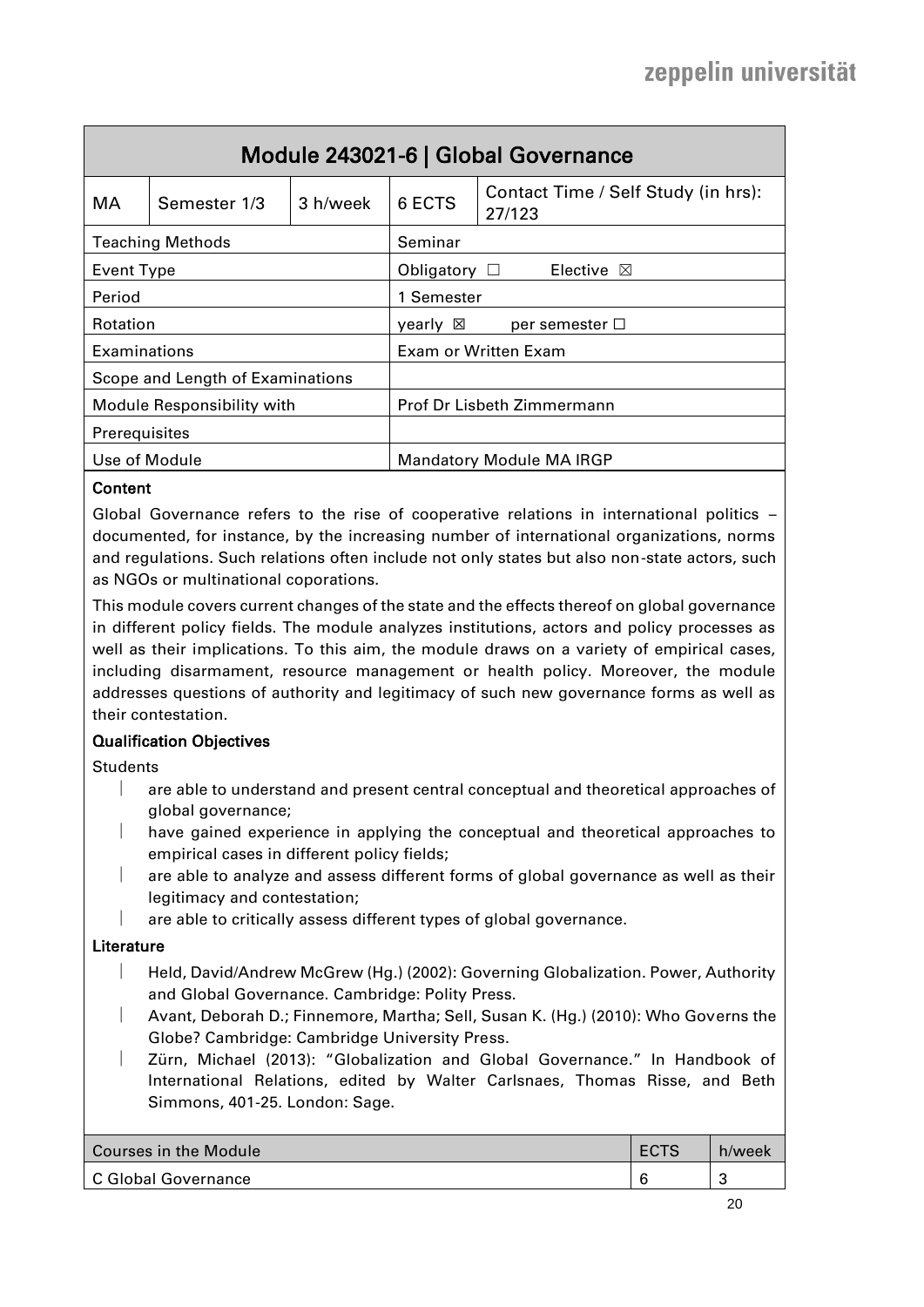<span id="page-20-0"></span>

| <b>Module 243164-6   War &amp; Peace</b> |                         |                                           |                                                   |                                               |  |
|------------------------------------------|-------------------------|-------------------------------------------|---------------------------------------------------|-----------------------------------------------|--|
| МA                                       | Semester 2/4            | 3 h/week                                  | 6 ECTS                                            | Contact Time / Self Study (in hrs):<br>27/123 |  |
|                                          | <b>Teaching Methods</b> |                                           | Seminar                                           |                                               |  |
| <b>Event Type</b>                        |                         |                                           |                                                   | Obligatory $\square$<br>Elective $\boxtimes$  |  |
| Period                                   |                         | 1 Semester                                |                                                   |                                               |  |
| Rotation                                 |                         | yearly $\boxtimes$<br>per semester $\Box$ |                                                   |                                               |  |
| Examinations                             |                         | Paper or Written Exam                     |                                                   |                                               |  |
| Scope and Length of Examinations         |                         |                                           |                                                   |                                               |  |
| Module Responsibility with               |                         | <b>Chair of International Relations</b>   |                                                   |                                               |  |
| Prerequisites                            |                         |                                           |                                                   |                                               |  |
| Use of Module                            |                         |                                           | Track   International Relations & Global Politics |                                               |  |

#### **Contens**

Violent conflicts are getting more and more complex. We observe a rise of civil wars as well as a rise of activities of transnational violent actors. Technical advances in the weapons industry and digitalization pose new threats. We seem to be moving back to old-school block confrontations of great. Simultaneously, international institutions organize more complex multilateral peacekeeping and peacebuilding activities, and wars get more regulated, based, for example, on the introduction of a responsibility to protect (R2P) or the establishment of the International Criminal Court (ICC).

This module tries to make sense of these different observations. It will give an overview of central categories and controversies in the field of Peace and Conflict Studies. We will think about concepts like war, conflict, violence, and peace and analyze the theoretical assumptions linked to these terms. We will also discuss different forms of violent conflicts as well as major theoretical explanations for such conflicts. Last, but not least, we will deal with different international strategies of peacebuilding as well as the international regulation of violent conflicts.

#### Qualification Objectives

After participating in this class, students should be able

- $\vert$  to distinguish and critically discuss basic concepts in the field of Peace and Conflict Studies;
- to analyze empirical phenomena of violent conflict and to link them to theoretical perspectives;
- to critically discuss different theoretical perspectives in Peace and Conflict Studies.

- Barash, D. P. & Webel, C. (2014). Peace and Conflict Studies, 3rd edition. Los Angeles, CA: SAGE.
- Schlotter, P. & Wisotzki, S. (Eds.) (2011). Friedens- und Konfliktforschung. Baden-Baden: Nomos.

| <b>Courses in the Module</b> | ECTS            | h/week  |
|------------------------------|-----------------|---------|
| C War & Peace                | $\sqrt{2}$<br>b | ∽<br>×. |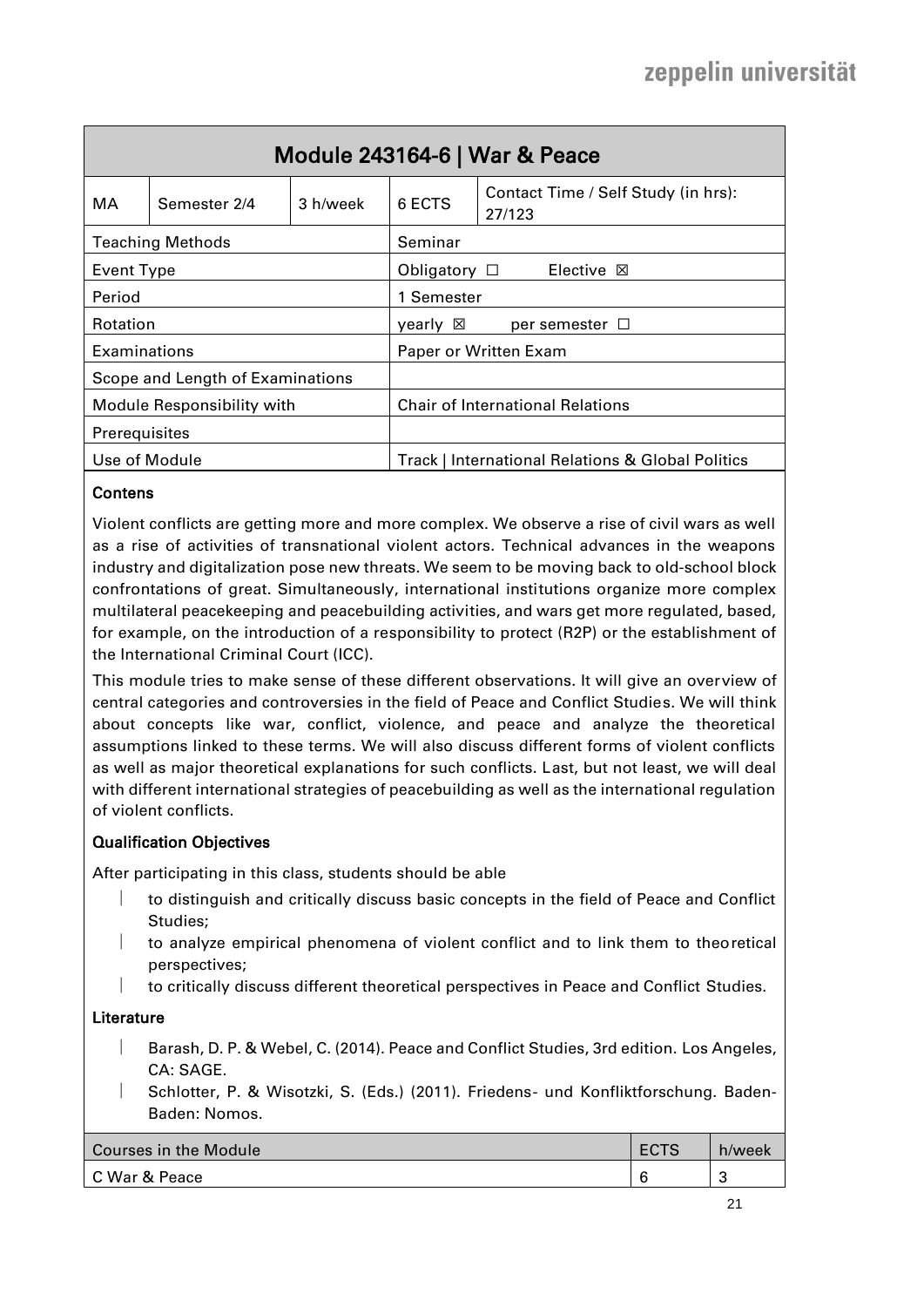<span id="page-21-0"></span>

|                                  | Module 243163-6   European Institutions |                                      |                                                              |                                               |  |  |
|----------------------------------|-----------------------------------------|--------------------------------------|--------------------------------------------------------------|-----------------------------------------------|--|--|
| МA                               | Semester 2/4                            | 3 h/week                             | 6 ECTS                                                       | Contact Time / Self Study (in hrs):<br>27/123 |  |  |
|                                  | <b>Teaching Methods</b>                 |                                      | Seminar                                                      |                                               |  |  |
| <b>Event Type</b>                |                                         |                                      | Obligatory<br>Elective $\boxtimes$<br>$\perp$                |                                               |  |  |
| Period                           |                                         | 1 Semester                           |                                                              |                                               |  |  |
| Rotation                         |                                         | vearly ⊠<br>per semester $\Box$      |                                                              |                                               |  |  |
| Examinations                     |                                         |                                      |                                                              |                                               |  |  |
| Scope and Length of Examinations |                                         |                                      |                                                              |                                               |  |  |
| Module Responsibility with       |                                         | <b>Chair of Comparative Politics</b> |                                                              |                                               |  |  |
| Prerequisites                    |                                         | C                                    |                                                              |                                               |  |  |
| Use of Module                    |                                         |                                      | <b>Track   International Relations &amp; Global Politics</b> |                                               |  |  |

The institutions of the European Union (EU) constitute a unique, supranational political system. Focusing on different pieces of literature, specifically on theories of regional integration and EU decision-making, this module will put an emphasis on the European Institutions – namely the European Parliament, the European Council, the Council of Europe and the European Commission, as well as the Court of Justice of the European Union and the European Central bank. Their functioning and their exchange relationship will be analysed systematically. This module will furthermore examine the interactions between said European Institutions and the national institutions of the EU member countries in various policy areas.

#### Qualification Objectives

Students will gain a broad overview of the political system of the European Union and can assess tasks and functions of central institutions of the EU. Furthermore, they will be familiar with crucial theories of regional integration, of the EU-decision-making-process and can apply said theories in independent analyses of empirical case studies.

- Dermot Hodson & John Peterson (eds.), 2017: The Institutions of the European Union (4th ed.). Oxford: Oxford University Press.
- Nugent, Neill, 2017: The Government and Politics of the European Union (8th ed.). Houndmills: Palgrave Macmillan.
- Saurugger, Sabine (2013): Theoretical Approaches to European Integration. Houndmills: Palgrave Macmillan.

| Courses in the Module   | ECTS | h/week |
|-------------------------|------|--------|
| C European Institutions |      |        |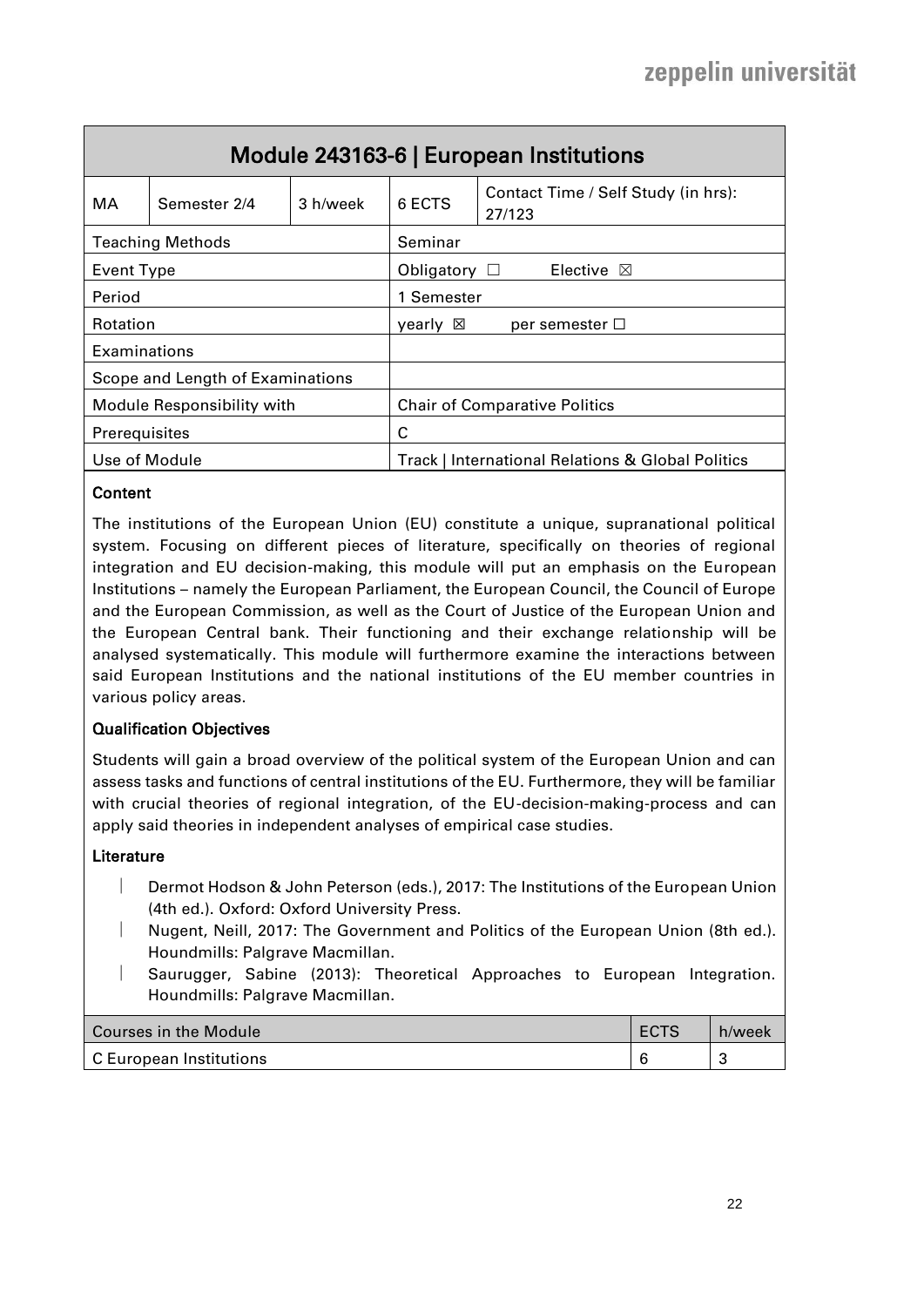<span id="page-22-0"></span>

| Module 233021-6   Comparative Politics & Institutions |            |                                   |                      |                                               |  |
|-------------------------------------------------------|------------|-----------------------------------|----------------------|-----------------------------------------------|--|
| МA                                                    | Semester 1 | 3 h/week                          | 6 ECTS               | Contact Time / Self Study (in hrs):<br>27/123 |  |
| <b>Teaching Methods</b>                               |            |                                   | Seminar              |                                               |  |
| <b>Event Type</b>                                     |            |                                   | Obligatory $\square$ | Elective $\boxtimes$                          |  |
| Period                                                |            | 1 Semester                        |                      |                                               |  |
| Rotation                                              |            | vearly $\boxtimes$                | per semester $\Box$  |                                               |  |
| Examinations                                          |            |                                   |                      |                                               |  |
| Scope and Length of Examinations                      |            |                                   |                      |                                               |  |
| Module Responsibility with                            |            | <b>Chair of Political Science</b> |                      |                                               |  |
| Prerequisites                                         |            |                                   |                      |                                               |  |
| Use of Module                                         |            |                                   |                      |                                               |  |
|                                                       |            |                                   |                      |                                               |  |

The module specializes on political and administrative comparisons and covers both the institutional and the actor-centered dimensions of social and political power structures (polity and politics dimensions), as well as the policy dimension of the contents of political programs (policy analysis). In its overall perspective the module thus provides a comprehensive overview of the main governance models in a European and non-European, as well as international comparison.

#### Qualification Objectives

Thus, the students are enabled to analyze and evaluate converging and diverging developments of governance systems. They can critically evaluate policy transfers and the diffusion of political solutions in their scope, and can analyze them on a sound methodological basis.

- [Boix,](https://www.amazon.de/s/ref=dp_byline_sr_book_1?ie=UTF8&field-author=Carles+Boix&text=Carles+Boix&sort=relevancerank&search-alias=books-de-intl-us) Charles/ Susan C. Stokes (Hrsg.)(2007): The Oxford Handbook of Comparative Politics. Oxford
- Clark, [William Roberts/](https://www.amazon.de/s/ref=dp_byline_sr_book_1?ie=UTF8&field-author=William+Roberts+Clark&text=William+Roberts+Clark&sort=relevancerank&search-alias=books-de-intl-us) [Matthew R. Golder/](https://www.amazon.de/s/ref=dp_byline_sr_book_2?ie=UTF8&field-author=Matthew+R.+Golder&text=Matthew+R.+Golder&sort=relevancerank&search-alias=books-de-intl-us) [Sona Nadenichek Golder](https://www.amazon.de/s/ref=dp_byline_sr_book_3?ie=UTF8&field-author=Sona+Nadenichek+Golder&text=Sona+Nadenichek+Golder&sort=relevancerank&search-alias=books-de-intl-us) (Hrsg.) (2017): Principles of Comparative Politics. Sage
- [McCormick,](https://www.amazon.de/s/ref=ntt_athr_dp_sr_1?_encoding=UTF8&field-author=John%20McCormick&search-alias=books-de-intl-us&sort=relevancerank) John/ [Rod Hague](https://www.amazon.de/s/ref=ntt_athr_dp_sr_2?_encoding=UTF8&field-author=Rod%20Hague&search-alias=books-de-intl-us&sort=relevancerank) / [Martin Harrop](https://www.amazon.de/s/ref=ntt_athr_dp_sr_3?_encoding=UTF8&field-author=Martin%20Harrop&search-alias=books-de-intl-us&sort=relevancerank) (Hrsg.)(2019): Comparative Government and Politics: An Introduction. Red Globe Press.

| <b>Courses in the Module</b>          | <b>ECTS</b> | h/week |
|---------------------------------------|-------------|--------|
| C Comparative Politics & Institutions |             |        |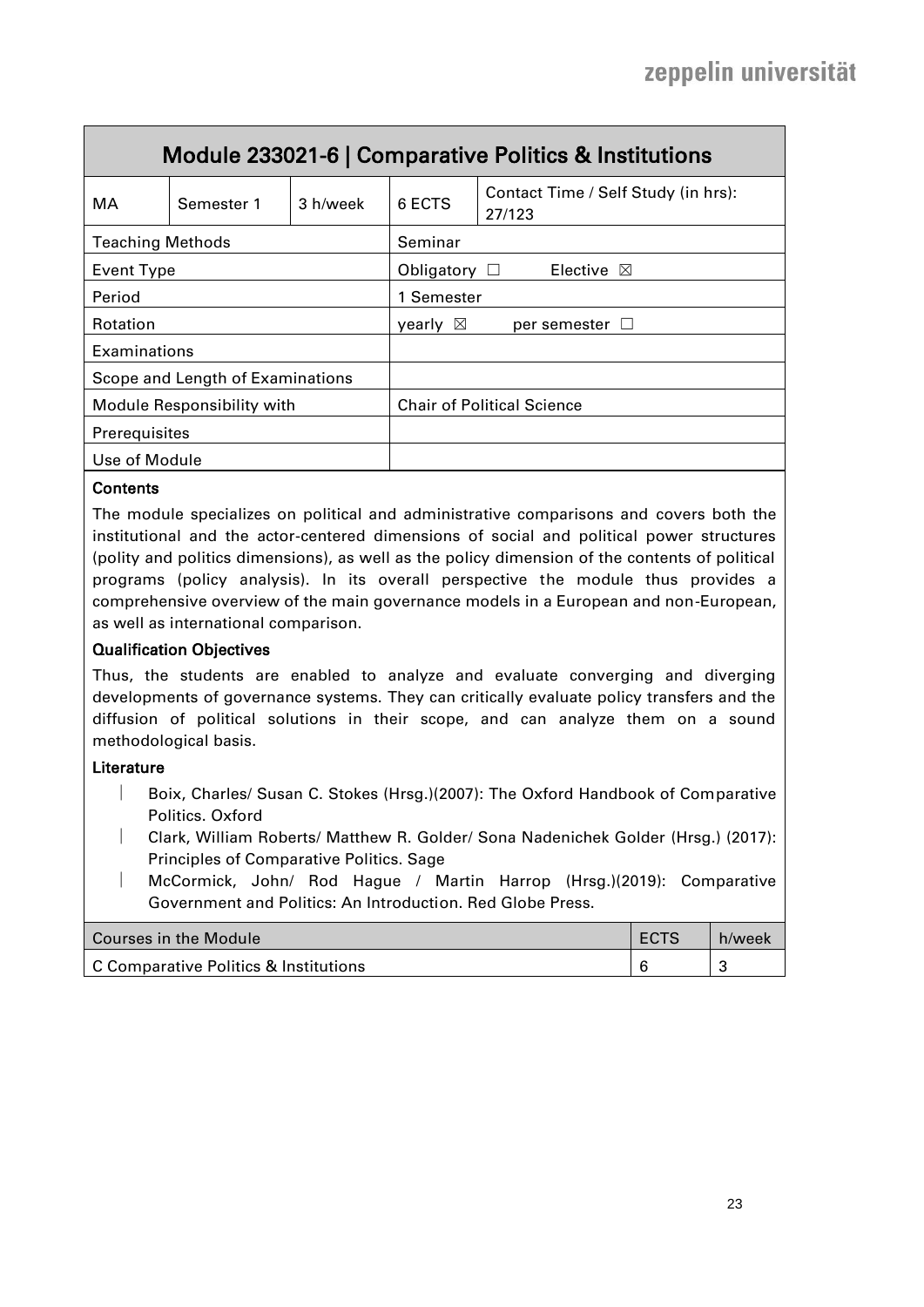<span id="page-23-0"></span>

|                                  | Module 243151-6   Political Behavior & Public Opinion |                                           |                      |                                                  |  |  |
|----------------------------------|-------------------------------------------------------|-------------------------------------------|----------------------|--------------------------------------------------|--|--|
| MA                               | Semester 2/4                                          | 3 h/week                                  | 6 ECTS               | Contact Time / Self Study (in hrs):<br>27/123    |  |  |
| <b>Teaching Methods</b>          |                                                       | Seminar                                   |                      |                                                  |  |  |
| Event Type                       |                                                       |                                           | Obligatory $\square$ | Elective $\boxtimes$                             |  |  |
| Period                           |                                                       | 1 Semester                                |                      |                                                  |  |  |
| Rotation                         |                                                       | yearly $\boxtimes$<br>per semester $\Box$ |                      |                                                  |  |  |
| Examinations                     |                                                       |                                           |                      |                                                  |  |  |
| Scope and Length of Examinations |                                                       |                                           |                      |                                                  |  |  |
| Module Responsibility with       |                                                       | <b>Chair of Political Sociology</b>       |                      |                                                  |  |  |
|                                  |                                                       | <b>Chair of Political Science</b>         |                      |                                                  |  |  |
| <b>Prerequisites</b>             |                                                       |                                           |                      |                                                  |  |  |
| Use of Module                    |                                                       |                                           |                      | Track   Political Norms, Institutions & Behavior |  |  |

Building on the Module "Research Design and Methods", this course focuses on topics in political behavior and public opinion, including electoral behavior. It is concerned with the ways in which citizens form opinions, how they process political information and how they make voting choices. Accordingly, the topics of courses in this module include political Culture and political socialization, patterns of opinion formation and ideological thinking, and patterns of political participation and patterns of voting. Courses in this module provide an overview of the respective topic and introduce to the current state of research. When appropriate, the topics are illustrated by current affairs, such as Bundestag elections, elections abroad, or major political movements.

#### Qualification Objectives

After completing the module, students are expected to be familiar with the basic concepts and theoretical approaches relevant to a specific research area on political attitudes and political behavior and to know the main findings of the relevant research literature and are able to assess their implications. They should be able to choose topics for their master thesis and to take the first steps toward independent research.

#### Literature

Dalton, Russel, and Hans-Dieter Klingemann. 2007. The Oxford Handbook of Political Behaviour. Oxford: Oxford University Press.

| <b>Courses in the Module</b>          | ECTS | h/week |
|---------------------------------------|------|--------|
| C Political Behavior & Public Opinion |      |        |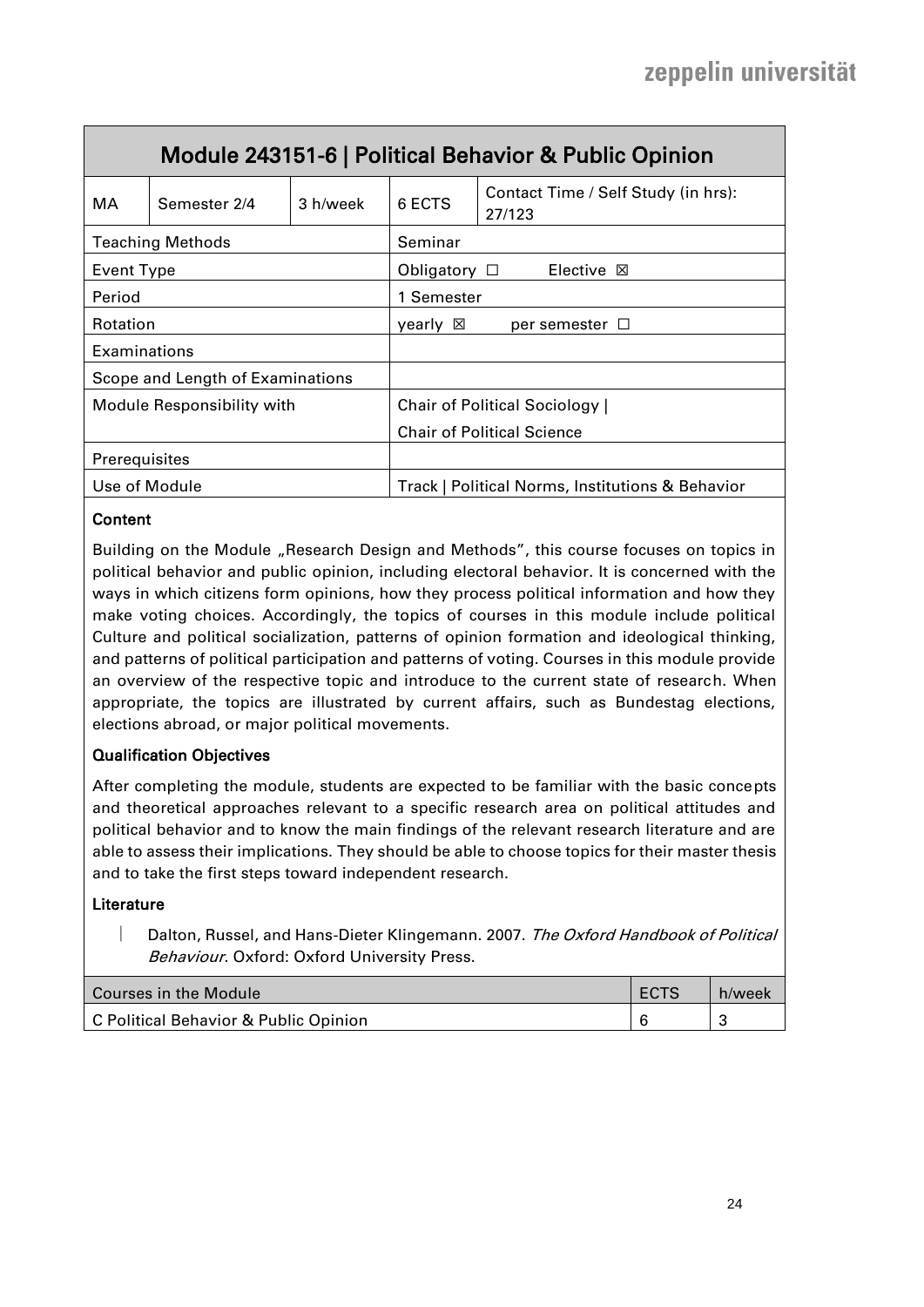<span id="page-24-0"></span>

| Module 233022-6   Modern Political Theory |                         |                                   |                                                  |                                               |  |
|-------------------------------------------|-------------------------|-----------------------------------|--------------------------------------------------|-----------------------------------------------|--|
| МA                                        | Semester 1/3            | 3 h/week                          | 6 ECTS                                           | Contact Time / Self Study (in hrs):<br>27/123 |  |
|                                           | <b>Teaching Methods</b> |                                   | Seminar                                          |                                               |  |
| Event Type                                |                         |                                   | Obligatory $\Box$                                | Elective <b>X</b>                             |  |
| Period                                    |                         | 1 Semester                        |                                                  |                                               |  |
| Rotation                                  |                         | vearly ⊠<br>per semester $\Box$   |                                                  |                                               |  |
| Examinations                              |                         |                                   |                                                  |                                               |  |
| Scope and Length of Examinations          |                         |                                   |                                                  |                                               |  |
| Module Responsibility with                |                         | <b>Chair of Political Science</b> |                                                  |                                               |  |
| Prerequisites                             |                         |                                   |                                                  |                                               |  |
| Use of Module                             |                         |                                   | Track   Political Norms, Institutions & Behavior |                                               |  |

The seminar covers the most important contemporary political theories and discusses their relevance in regard to specific policies and politics. The seminar focuses especially on the following theories:

- Egalitarian Liberalism
- Libertarianism
- Communitarianism
- Theories of Deliberative Democracy

These theories deliver the theoretical foundation for the discussion of relevant practical issues in politics as redistribution, just taxation, national and international public health, the significance of political and social rights, immigration and asylum, secession and humanitarian military interventions and poor economics.

#### Qualification Objectives

Students learn to identify and understand the logical structure of the fundamental concepts of different strands of political theory and philosophy and to apply them to the normative discussion of practical problems in the sphere of politics.

- Colin Farelly (2014): Contemporary political theory. A Reader. Sage
- Will Kymlicka (2001): Contemporary political philosophy. Oxford Univ. Press

| Courses in the Module     | ECTS | h/week |
|---------------------------|------|--------|
| C Modern Political Theory |      |        |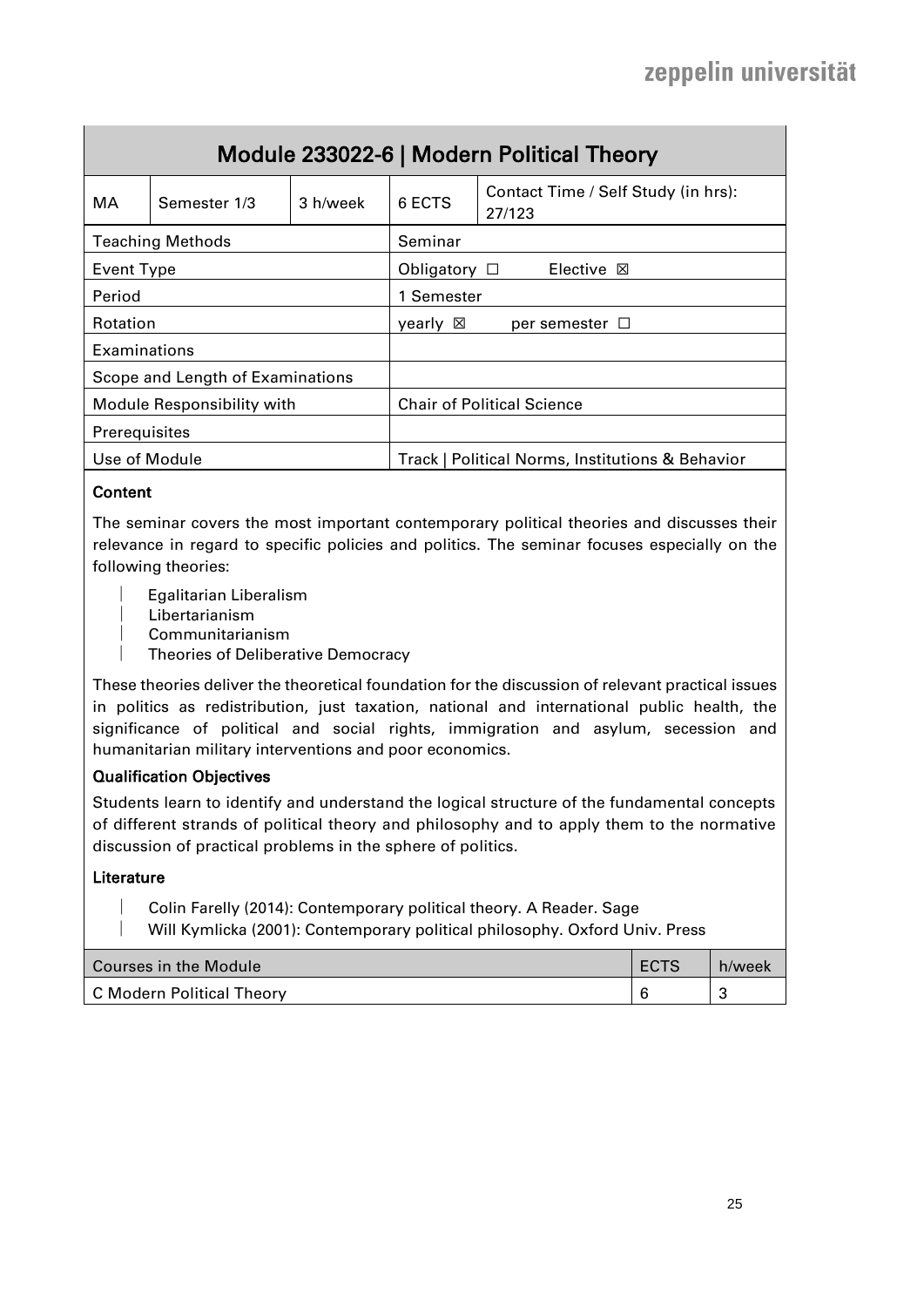<span id="page-25-0"></span>

| Module 243153-6   Inequality and Justice |                         |                                   |                                                  |                                               |  |
|------------------------------------------|-------------------------|-----------------------------------|--------------------------------------------------|-----------------------------------------------|--|
| МA                                       | Semester 2/4            | 3 h/week                          | 6 ECTS                                           | Contact Time / Self Study (in hrs):<br>27/123 |  |
|                                          | <b>Teaching Methods</b> |                                   | Seminar                                          |                                               |  |
| <b>Event Type</b>                        |                         |                                   |                                                  | Obligatory $\square$<br>Elective $\boxtimes$  |  |
| Period                                   |                         | 1 Semester                        |                                                  |                                               |  |
| <b>Rotation</b>                          |                         | vearly ⊠<br>per semester $\Box$   |                                                  |                                               |  |
| Examinations                             |                         |                                   |                                                  |                                               |  |
| Scope and Length of Examinations         |                         |                                   |                                                  |                                               |  |
| Module Responsibility with               |                         | <b>Chair of Political Science</b> |                                                  |                                               |  |
| Prerequisites                            |                         |                                   |                                                  |                                               |  |
| Use of Module                            |                         |                                   | Track   Political Norms, Institutions & Behavior |                                               |  |

Over the last years the topic of inequality has gained attention in the context of scientific and societal debates. These debates about the increasing gap between the rich and the poor in a society and about different political possibilities to participate and different capabilities in a general sense are taking place in the realm of sociology, philosophy, political science and economics.

In the seminar the concept of inequality is discussed under the perspectives of the disciplines of sociology, economics and political philosophy. Also it is examined what conditions of inequality constitute violations of concepts of justice.

Specific areas are dealt with, in which problems of inequality and injustice arise. Furthermore the seminar focuses on the causes and consequences of inequality and injustice and political instruments are discussed, which are appropriate to eliminate or mitigate the problems of inequality and injustice.

#### Qualification Objectives

Students learn to appreciate to what extent and under what circumstances inequality is a problem. They understand the social and economic relations and the analysis and the development of policies dealing with inequality and injustice and their effects.

- Thomas Scanlon (2018): Why does inequality matter? Oxford: Oxford University Press
- Joseph Stiglitz (2012): Price of Inequality. New York: Norton
- Richard Wilkinson und Kate Pickett (2012): The Spirit Level: Why Equality is Better for Everyone. London: Penguin

| Courses in the Module   | ECTS | h/week |
|-------------------------|------|--------|
| C Inequality of Justice |      |        |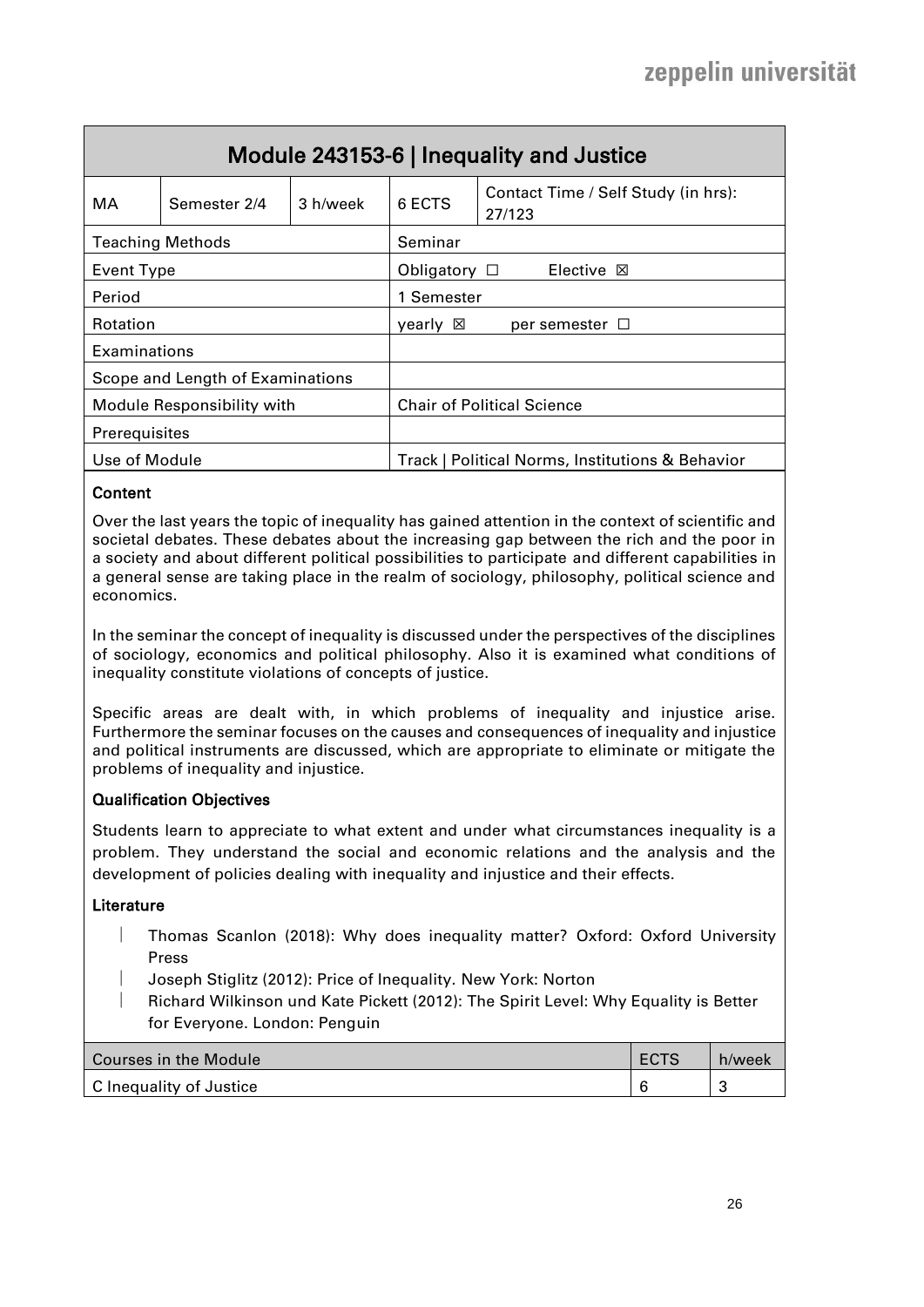<span id="page-26-0"></span>

| Module 243113-6   Computational Political Science |              |                                                  |                      |                                               |  |
|---------------------------------------------------|--------------|--------------------------------------------------|----------------------|-----------------------------------------------|--|
| MA                                                | Semester 2/4 | 3 h/week                                         | 6 ECTS               | Contact Time / Self Study (in hrs):<br>27/123 |  |
| <b>Teaching Methods</b>                           |              | Seminar                                          |                      |                                               |  |
| Event Type                                        |              |                                                  | Obligatory $\square$ | Elective $\boxtimes$                          |  |
| Period                                            |              | 1 Semester                                       |                      |                                               |  |
| Rotation                                          |              | $\vee$ vearly $\boxtimes$<br>per semester $\Box$ |                      |                                               |  |
| Examinations                                      |              |                                                  |                      |                                               |  |
| Scope and Length of Examinations                  |              |                                                  |                      |                                               |  |
| Module Responsibility with                        |              | <b>Chair of Political Sociology  </b>            |                      |                                               |  |
|                                                   |              | <b>Chair of Political Science</b>                |                      |                                               |  |
| Prerequisites                                     |              |                                                  |                      |                                               |  |
| Use of Module                                     |              |                                                  |                      |                                               |  |

The "digital transformation", the increasing importance of (digital) information technology and of digital modes of communication, is a major source of technical, economical, and social innovations. Yet it also poses considerable challenges to society, politics, and policy. This module examines these challenges from a social science perspective. It also provides an overview of the methods and methodologies that are necessary to deal with these new possibilities and challenges in empirical social and political research. One set of methods and methodologies comprises the computer-assisted collection of textual data from the Internet ("web scraping") and the analysis of (usually large) text corpora thus generated, e.g. using topic modelling and algorithms of natural language processing (NLP). Another set of methods comprises the reconstruction and analysis of complex social networks, processes, and organisations using agent-based modelling or non-linear systems modelling. The analysis of social processes based on extensive spatio-temporal event data and behavioural data or the use and further development of computational methods in the construction, estimation, and application of complex statistical and econometrical models are also potential topics of this module.

## Qualification Objectives

Students acquire and understanding how computational approaches to social science research questions and to social and political problems differ from traditional approaches and are provided with an overview of the relevant methods and techniques.

- ACarez, R. Michael. 2016. Computational Social Science: Discovery and Prediction. Cambridge: Cambridge University Press.
- Blätte, Andreas, Joachim Behnke, Kai-Uwe Schnapp und Claudius Wagemann. 2018. *Computational Social Science. Die Analyse von Big Data.* Baden-Baden: Nomos.

| Courses in the Module             | ECTS | h/week |
|-----------------------------------|------|--------|
| C Computational Political Science |      |        |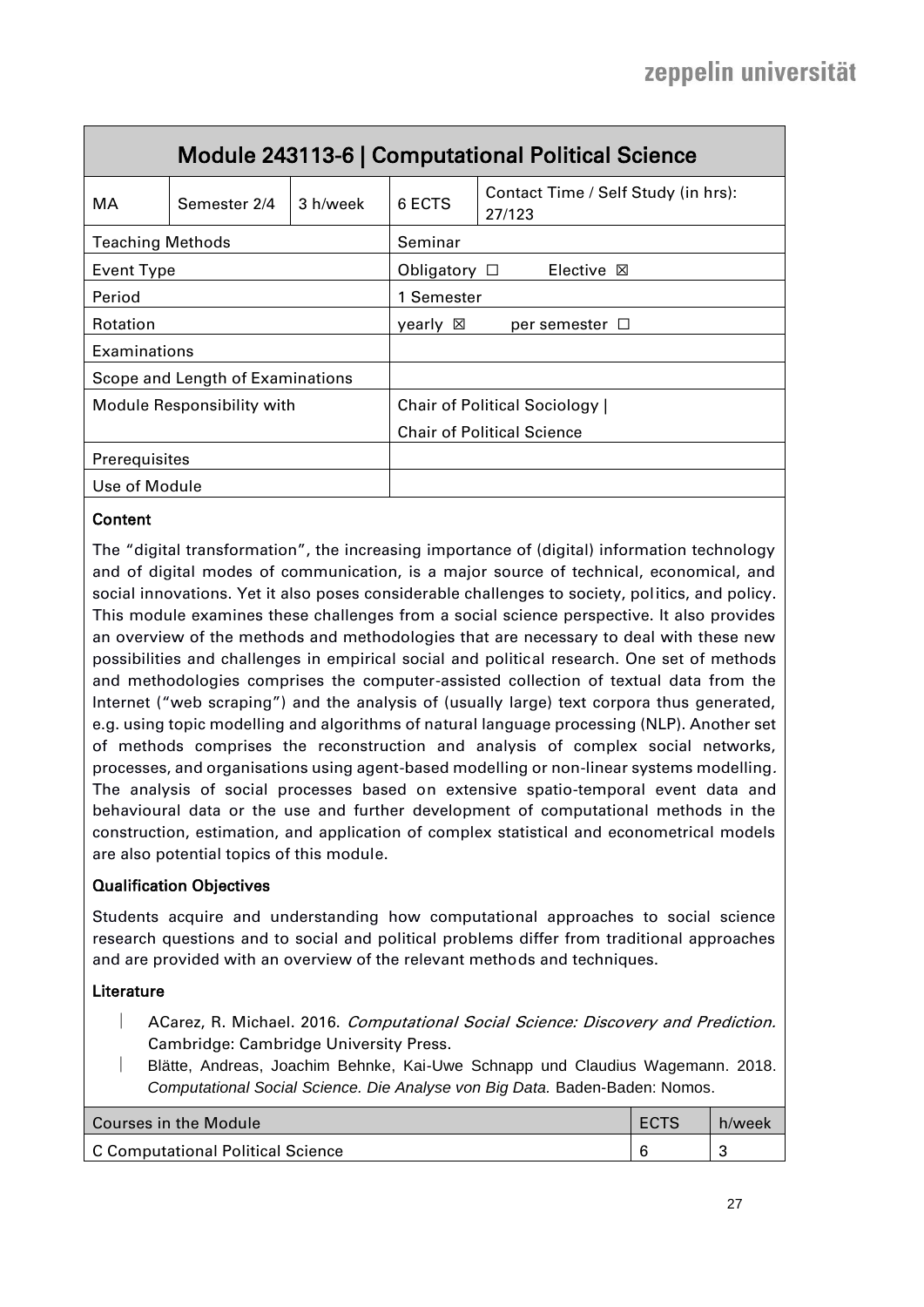<span id="page-27-0"></span>

| Module 243114-6   Applied Data Analysis |                 |                                                  |         |                                               |  |
|-----------------------------------------|-----------------|--------------------------------------------------|---------|-----------------------------------------------|--|
| МA                                      | Semester<br>1/3 | 3 h/week                                         | 6 ECTS  | Contact Time / Self Study (in hrs):<br>27/123 |  |
| <b>Teaching Methods</b>                 |                 |                                                  | Seminar |                                               |  |
| Event Type                              |                 |                                                  |         | Elective $\boxtimes$<br>Obligatory $\Box$     |  |
| Period                                  |                 | 1 Semester                                       |         |                                               |  |
| <b>Rotation</b>                         |                 | $\vee$ vearly $\boxtimes$<br>per semester $\Box$ |         |                                               |  |
| Examinations                            |                 |                                                  |         |                                               |  |
| Scope and Length of Examinations        |                 |                                                  |         |                                               |  |
| Module Responsibility with              |                 | <b>Chair of Political Sociology</b>              |         |                                               |  |
| Prerequisites                           |                 |                                                  |         |                                               |  |
| Use of Module                           |                 |                                                  |         |                                               |  |
|                                         |                 |                                                  |         |                                               |  |

This module is concerned with the practical analysis of research data sets, which may come from academic surveys, such as the *German Longitudinal Election Study* (GLES), the Eurobarometer, the European Social Survey or the International Social Survey Program (ISSP), or from other data collections, such as the Manifesto Project or the Chapel Hill Expert Survey (CHES). Courses in this module will discuss the acquisition of such data sets from scientific data archives, such as GESIS, or from data repositories, such as DataVerse and Zenodo; the preparation of such data sets for data analysis (including the creation of subsets, merging data sets and recoding of data variables); the selection and application of data analysis techniques suitable for answering the research questions selected by participants; and the creation of publication-ready tables and graphics that present the results of the analysis. Data management and analysis as well as the presentation of results are usually done with statistical software (such as  $R$ ). This module thus provides the opportunity to exercise and deepen the skills and techniques acquired the module "Research Design and Methods" in their application to "real world" research data.

#### Qualification Objectives

After completion of the module students are expected to be able to analyse scientific data sets in order to answer their self-chosen research questions. They are thus able to deal successfully with the empirical aspects of the work on their master thesis.

- Box-Steffensmeier, Janet M., Henry E. Brady and David Collier. 2008. The Oxford Handbook of Political Methodology. Oxford: Oxford University Press.
- Dalton, Russel, und Hans-Dieter Klingemann. 2007. The Oxford Handbook of Political Behaviour. Oxford: Oxford University Press.
- Field, Andy, Jeremy Miles und Zoë Field. 2012. Discovering Statistics Using R. London,Thousand Oaks, New Delhi, Singapore: Sage Publications.

| Courses in the Module   | <b>ECTS</b> | h/week |
|-------------------------|-------------|--------|
| C Applied Data Analysis |             | ◡      |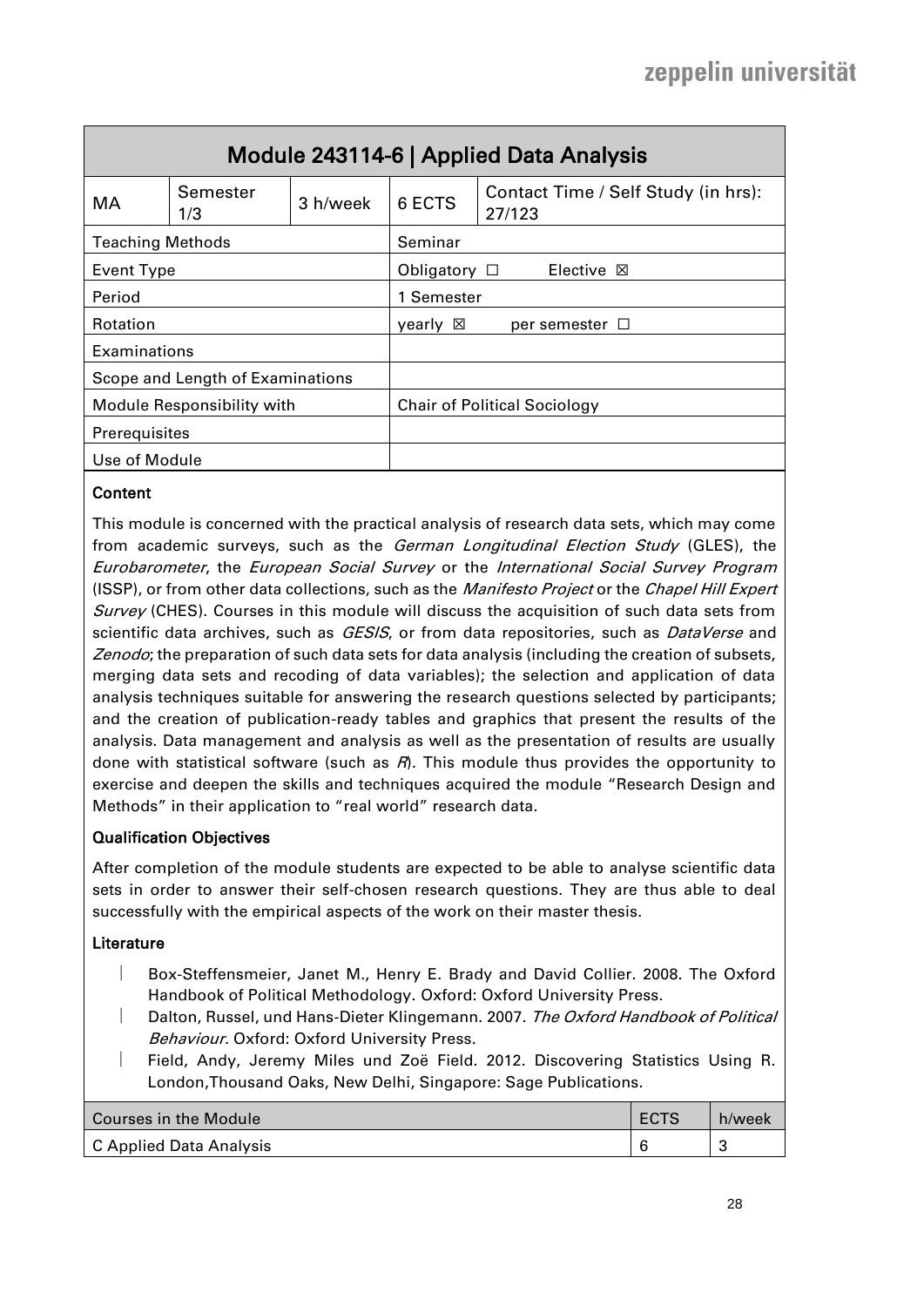# <span id="page-28-0"></span>MULTIDISZIPLINARY ELECITVE MODULE

<span id="page-28-1"></span>

| Module 24353   Elinor-Ostrom-Project |                                  |                           |                                   |                                               |  |  |
|--------------------------------------|----------------------------------|---------------------------|-----------------------------------|-----------------------------------------------|--|--|
| МA                                   | Semester 2/4                     | 2 h/week                  | 18 ECTS                           | Contact Time / Self Study (in hrs):<br>27/123 |  |  |
| <b>Teaching Methods</b>              |                                  |                           | Seminar                           |                                               |  |  |
| <b>Event Type</b>                    |                                  |                           |                                   | Obligatory $\square$<br>Elective $\boxtimes$  |  |  |
| Period                               |                                  | 1 Semester                |                                   |                                               |  |  |
| Rotation                             |                                  | $\mathsf{v}$ early $\Box$ | per semester $\boxtimes$          |                                               |  |  |
| Examinations                         |                                  |                           |                                   |                                               |  |  |
|                                      | Scope and Length of Examinations |                           |                                   |                                               |  |  |
| Module Responsibility with           |                                  |                           | <b>Chair of Political Science</b> |                                               |  |  |
| Prerequisites                        |                                  |                           |                                   |                                               |  |  |
| Use of Module                        |                                  |                           |                                   |                                               |  |  |

### **Content**

The Module "Elinor-Ostrom-Project" addresses students with a pronounced interest in science and a research-oriented field of work. It offers the opportunity of a supervised and scientifically accompanied realization of a research project at one of our ZU chairs, a center of research, a research cluster or partnership. In connection to the research project, the students will formulate a report in the shape of a written homework or scientific paper. This written composition represents an independent scientific output, that enables the students to apply the scientific methods and findings to a concrete research topic. The mentoring will be provided by the ZU chairs.

Difficulties and advances regarding the project will be discussed in a research colloquium. While the necessary contents and methods will be taught in a seminar.

## Qualification Objectives

The students will learn to independently conduct a research project and will be familiarized with advanced knowledge in scientific work.

| Courses in the Module        | ECTS | h/week |
|------------------------------|------|--------|
| C 243523 Research Colloquium |      | ാ      |
| C 123241-44 Advanced Methods | ີ    | ി      |
| C 243522 Research Project    | 15   |        |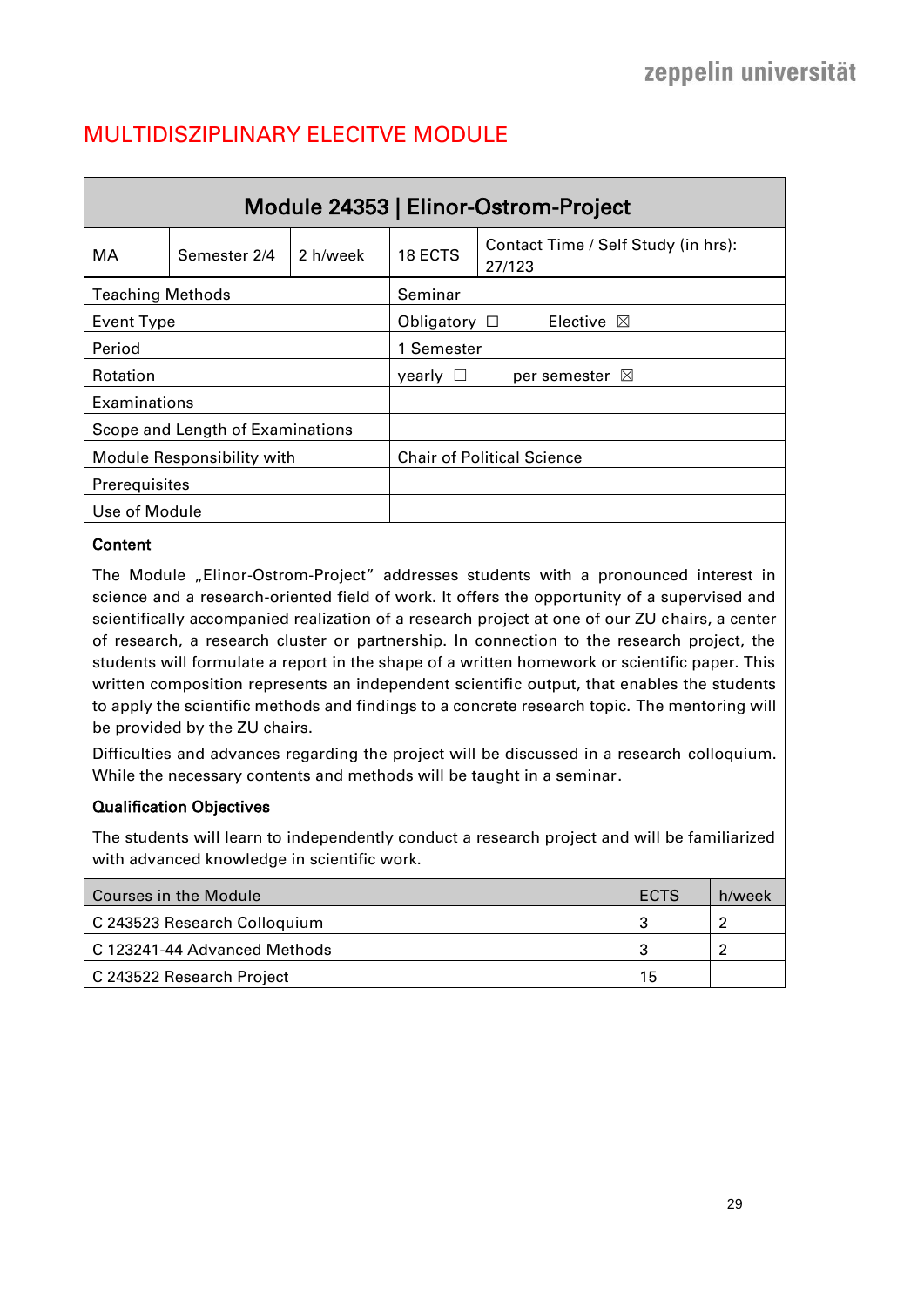<span id="page-29-0"></span>

| Module 12344   Advanced Methods |                                  |                           |                                     |                                               |  |
|---------------------------------|----------------------------------|---------------------------|-------------------------------------|-----------------------------------------------|--|
| МA                              | Semester 2/4                     | 2 h/week                  | 18 ECTS                             | Contact Time / Self Study (in hrs):<br>27/123 |  |
| <b>Teaching Methods</b>         |                                  |                           | Seminar                             |                                               |  |
| <b>Event Type</b>               |                                  |                           | Obligatory $\square$                | Elective $\boxtimes$                          |  |
| Period                          |                                  | 1 Semester                |                                     |                                               |  |
| <b>Rotation</b>                 |                                  | $\mathsf{v}$ early $\Box$ | per semester $\boxtimes$            |                                               |  |
| Examinations                    |                                  |                           |                                     |                                               |  |
|                                 | Scope and Length of Examinations |                           |                                     |                                               |  |
| Module Responsibility with      |                                  |                           | <b>Chair of Political Sociology</b> |                                               |  |
| <b>Prerequisites</b>            |                                  |                           |                                     |                                               |  |
| Use of Module                   |                                  |                           |                                     |                                               |  |

The module "Advanced Methods" consists in the participation in two methods workshops, which can be chosen freely, as long as they have two different topics. In dach semester between two and four of such workshops are offered, which may invoCe topics such as agent-based modelling, analysis of binary and categorical data, panel data analysis, causal inference, design and application of case studies, discourse analysis, questionnaire design, design of experiments, grounded theory, hermeneutics, content analysis, multilevel analysis, multivariate analysis, network analysis, qualitative comparative analysis (QCA), web scraping, or time series analysis.

#### Qualification Objectives

After completion of the module students have acquired practical experiences in the use of advanced and innovative methods and are able to critically reflect and assess the application of such methods in the research literature they encounter in their later academic studies and in their work on their master thesis.

#### Literature

 Box-Steffensmeier, Janet M., Henry E. Brady and David Collier. 2008. The Oxford Handbook of Political Methodology. Oxford: Oxford University Press.

| Courses in the Module        | ECTS | h/week |
|------------------------------|------|--------|
| C 123241-44 Advanced Methods |      |        |
| C 123241-44 Advanced Methods | ◠    |        |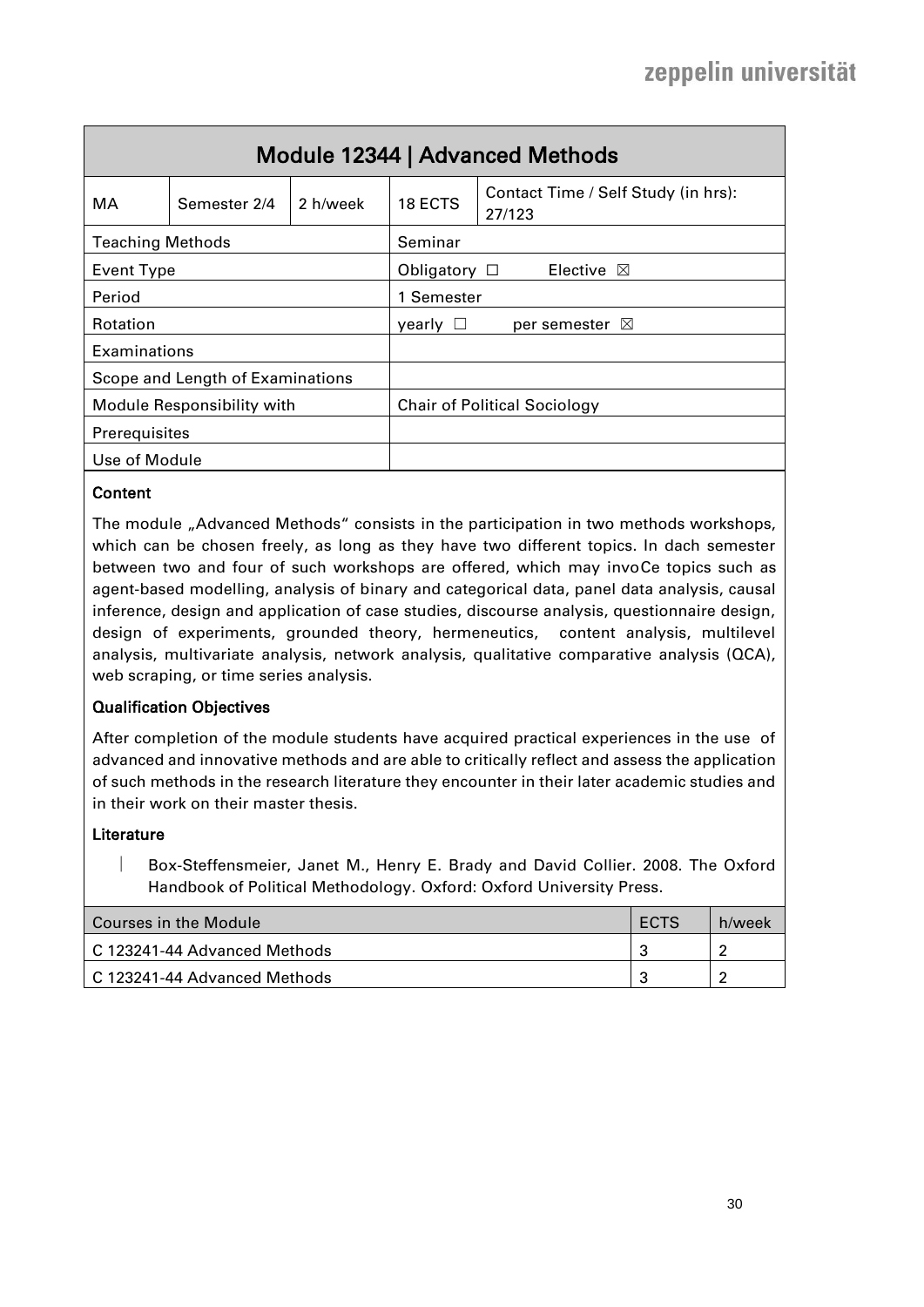# <span id="page-30-0"></span>**MASTERPHASE**

<span id="page-30-1"></span>

| Module 55000   Final Module |                                  |               |                                   |                                               |  |  |
|-----------------------------|----------------------------------|---------------|-----------------------------------|-----------------------------------------------|--|--|
| МA                          | Semester 4                       | 3 h/week      | 24 ECTS                           | Contact Time / Self Study (in hrs):<br>27/123 |  |  |
| <b>Teaching Methods</b>     |                                  |               | Seminar                           |                                               |  |  |
| Event Type                  |                                  |               |                                   | Obligatory ⊠<br>Elective<br>$\Box$            |  |  |
| Period                      |                                  | 1 Semester    |                                   |                                               |  |  |
| <b>Rotation</b>             |                                  | yearly $\Box$ | per semester $\boxtimes$          |                                               |  |  |
| Examinations                |                                  |               |                                   |                                               |  |  |
|                             | Scope and Length of Examinations |               |                                   |                                               |  |  |
| Module Responsibility with  |                                  |               | <b>Chair of Political Science</b> |                                               |  |  |
| <b>Prerequisites</b>        |                                  |               |                                   |                                               |  |  |
| Use of Module               |                                  |               |                                   |                                               |  |  |

## **Content**

The module provides the preparation for the master examination. The students become familiar with the standards of academic work on the master level and learn to present and defend their master thesis.

### Qualification Objectives

The students develop their own research question and answer it by critically reflecting on theories and methods of political and administrative sciences, as well as international relations.

| Courses in the Module  | <b>ECTS</b> | h/week |
|------------------------|-------------|--------|
| <b>Master's Thesis</b> | 22          |        |
| Disputation            | c           |        |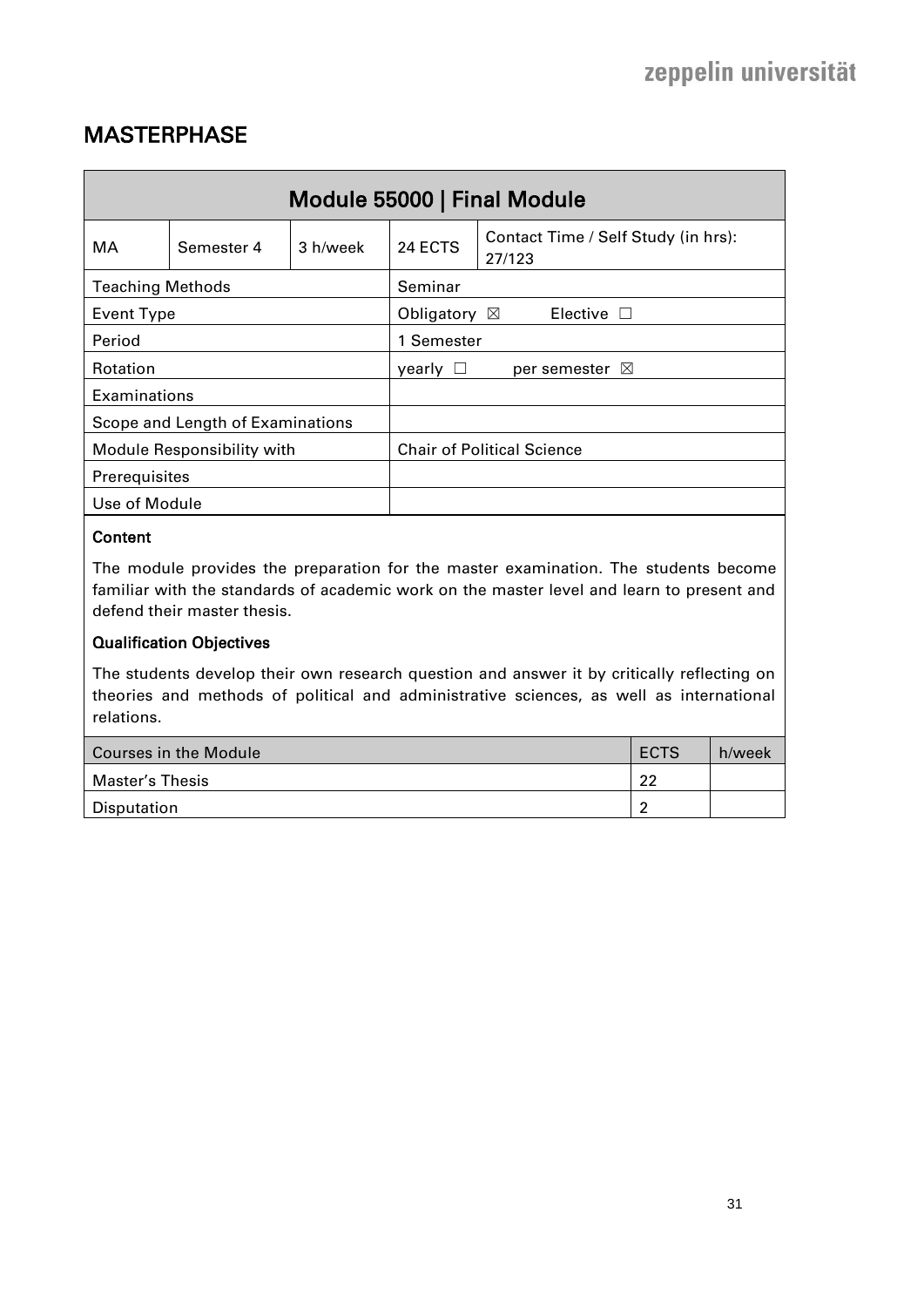# <span id="page-31-0"></span>ZU|plus

# <span id="page-31-1"></span>Module 11001 | Workshop | Fundamentals of Entrepreneurship

| BA                               | Semester 1-8               | 2 h/week                              | 1 ECTS                   | Contact Time / Self Study (in hrs): 18/7 |  |  |
|----------------------------------|----------------------------|---------------------------------------|--------------------------|------------------------------------------|--|--|
|                                  | <b>Teaching Methods</b>    |                                       | Workshop                 |                                          |  |  |
| Event Type                       |                            |                                       | Obligatory $\Box$        | Elective $\boxtimes$                     |  |  |
| Period                           |                            |                                       | 1 Semester               |                                          |  |  |
| Rotation                         |                            | $\mathsf{v}$ earl $\mathsf{v}$ $\Box$ | per semester $\boxtimes$ |                                          |  |  |
| Examinations                     |                            | <b>Active Participation</b>           |                          |                                          |  |  |
| Scope and Length of Examinations |                            |                                       |                          |                                          |  |  |
|                                  | Module Responsibility with |                                       |                          |                                          |  |  |
| Prerequisites                    |                            |                                       |                          |                                          |  |  |
| Use of Module                    |                            |                                       |                          |                                          |  |  |

### **Content**

The fundamentals of entrepreneurship form a prominent research focus at ZU, especially in the field of social entrepreneurship. Corresponding (student) projects are sustainably supported. The workshop on multi-value entrepreneurship familiarizes students with the background, questions, risks and potentials of start-up. Closely oriented to the chronology of the start-up project, it provides an overview of the necessary steps for planning new business ideas and discusses the theories and concepts of entrepreneurship.

#### Qualification Objectives

Upon completion of the workshop, students will possess techniques and tools to independently identify and assess a marketable innovation potential and to plan, finance and successfully market their own business ideas.

| <b>Courses in the Module</b>                | <b>ECTS</b> | h/week |
|---------------------------------------------|-------------|--------|
| Workshop   Fundamentals of Entrepreneurship |             |        |